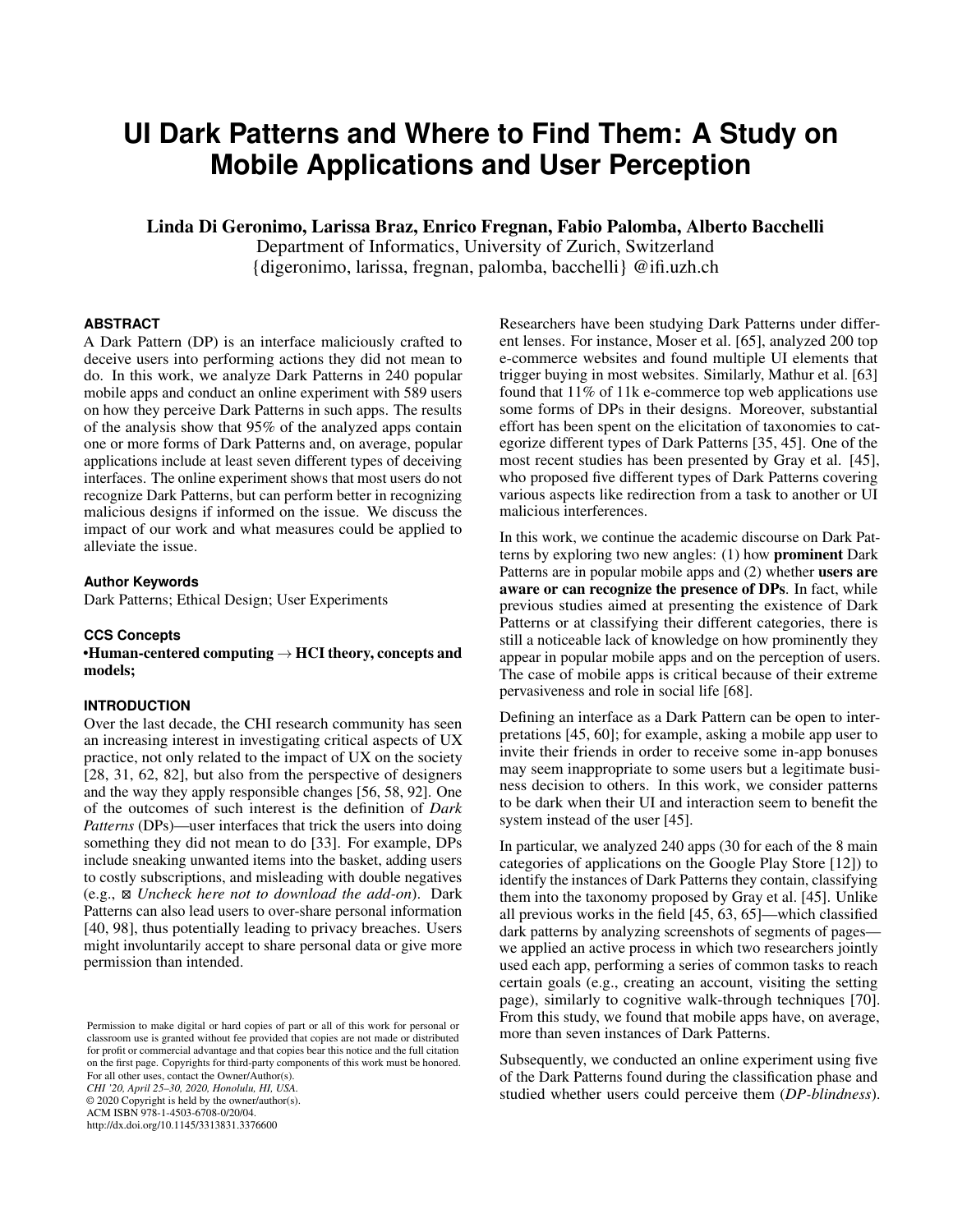We found that users often cannot identify the presence of some malicious UI interactions, underlining the need for proper mechanisms to make users aware of malicious UIs and their potential threats.

With this work, we make the following contributions: (i) an analysis of Dark Patterns prevalence in popular mobile apps; (ii) a publicly available dataset [\[6\]](#page-10-5) containing the recording of each app and its Dark Patterns classification; and (iii) the results and discussion of an online evaluation on the perception of users on Dark Patterns.

# **BACKGROUND**

Many web/mobile applications could give the impression of tricking users: for example, by hiding relevant data or options. This situation led researchers to debate how ethical modern UX design is and investigate what Dark Patterns are used in the current digital world.

# **Ethical UX Design**

Improving user interfaces and their usability is one of the main focuses of human-computer interaction. Frameworks, guidelines, and various techniques have been proposed to improve the user experience of applications [\[54,](#page-11-8) [71,](#page-12-4) [72,](#page-12-5) [81\]](#page-12-6). The ten heuristics by Nielsen, established in 1994, have been the foundation for further improvements of user interfaces [\[69\]](#page-12-7). With the advent of mobile devices, additional guidelines and rules have been proposed [\[49,](#page-11-9) [67,](#page-12-8) [78,](#page-12-9) [99\]](#page-13-1).

Nevertheless, a usable application does not imply an ethical one. Although there is no widely established definition of 'Ethical UI', experts in the field have provided their take on it. For example, Karr stated on ethical design [\[52\]](#page-11-10):

"... I like to think of ethical things as thoughts, words, behaviors, designs, systems, and customs that are cumulatively more beneficial to life than they are harmful."

Also, Latham, from the UX Collective [\[59\]](#page-11-11), connects ethical design to personal freedom and discusses that subtle manipulations in advertisements and digital media may condition our choices.

Gray *et al.*, [\[45\]](#page-11-6) emphasize the important ethical aspects of Dark Patterns. While design is—by definition—a persuasive act and has the potential to manipulate the user [\[73,](#page-12-10) [74,](#page-12-11) [83\]](#page-12-12), there are occasions where designers may abuse this power. In this respect, the HCI community is working toward a design that is more ethical [\[42,](#page-11-12) [47,](#page-11-13) [79,](#page-12-13) [84,](#page-12-14) [85\]](#page-12-15) also for future UIs, such as home robots and proxemic interactions [\[46,](#page-11-14) [57\]](#page-11-15).

In the context of ethical design, researchers often have criticized neuromarketing strategies [\[66,](#page-11-16) [86,](#page-12-16) [93,](#page-12-17) [97\]](#page-13-2). Neuromarketing is a new field that uses techniques such as fMRI [\[50\]](#page-11-17), EEG [\[53\]](#page-11-18), and gaze detection [\[55\]](#page-11-19) to investigate the effects of marketing inputs [\[29,](#page-10-6) [53,](#page-11-18) [94,](#page-12-18) [96\]](#page-13-3). Among various discoveries, neuromarketing research found that the feeling of "loosing out" is particularly effective in influencing users [\[38,](#page-10-7) [39,](#page-10-8) [90\]](#page-12-19). Based on this finding, e-commerce websites use countdowns and limited offers to pressure customers [\[34,](#page-10-9) [48,](#page-11-20) [65\]](#page-11-4). Although neuromarketing "choices" may improve user

engagement, as well as fasten certain interactions on the website [\[43,](#page-11-21) [61,](#page-11-22) [91\]](#page-12-20), they may become unethical when employed to coerce users [\[65\]](#page-11-4).

Researchers have classified the artificially created sense of urgency and scarcity (included in the design of many ecommerce websites) as a Dark Pattern [\[33,](#page-10-2) [35,](#page-10-3) [45\]](#page-11-6). However, Dark Patterns go beyond shopping activities. Games, social media, news applications, and more can all include malicious designs [\[30,](#page-10-10) [32,](#page-10-11) [33,](#page-10-2) [41,](#page-11-23) [98\]](#page-13-0). Since most teens today use mobile devices extensively (95% of adolescents have access to a smartphone and spend significant portions of their days consuming media on mobile phones [\[27\]](#page-10-12)) and minors are more easily manipulable [\[36,](#page-10-13) [75,](#page-12-21) [95\]](#page-13-4), the presence of Dark Patterns in mobile applications becomes urgently relevant. Despite this factor, there is still a lack of knowledge on the prominence and types of potentially malicious designs in everyday mobile apps—a gap that we address with the first part of this work.

Luguri and Strahilevitz [\[60\]](#page-11-7) discuss Dark Patterns from a legal perspective and employed an online survey to study the impact of more aggressive Dark Patterns on users. In particular, Luguri and Strahilevitz faked a subscription system, where users were asked to accept or decline the offer of a six months (not free) data protection plan. In the mild version of the Dark Pattern, users could either 'Accept (recommended)' the program or click on 'Other options', where they could eventually refuse the plan. In the aggressive version of the pattern, upon decline, users were asked to read additional information about identify theft and then wait ten seconds. The authors found that 26% (mild option) and 42% (aggressive option) of the treated participants accepted the plan, in contrast to only 11% among the participants without Dark Patterns. With the second part of this work, we extend the findings discussed by Luguri and Strahilevitz, by studying blindness to Dark Patterns (DP-blindness). We hypothesize that Dark Patterns may also work because users are not always aware of the presence of Dark Patterns, especially in mild cases. DPblindness may be the new Ads on display-blindness [\[76,](#page-12-22) [37,](#page-10-14) [77,](#page-12-23) [51\]](#page-11-24).

# **Taxonomies of Dark Patterns**

The darkpatterns.org portal (established in 2010 by Brignull [\[33\]](#page-10-2)) collects various examples of Dark Patterns on web and mobile applications, gathered through the reports of users via Twitter. Brignull's goal is to raise awareness on the topic while also proposing a classification of Dark Patterns into different categories. The examples tweeted with the hashtag #darkpatterns populate the 'Hall of Shame' of the portal.

Conti and Sobiesk [\[35\]](#page-10-3) proposed a taxonomy with eleven classes of Dark Patterns with twenty subclasses. Among the various categories, authors included Distraction (*e.g.*, colors or blinking animations used to attract users) and Forced Work (*e.g.*, force users to watch an Ad) as types of Dark Patterns. Gray *et al.*, proposed the most recent taxonomy of Dark Patterns [\[45\]](#page-11-6), re-defining Brignull's taxonomy by starting from a set of artifacts gathered from blogs, websites, and social media. The categorization of Dark Patterns, as delineated by Brignull, was made sharper and more general.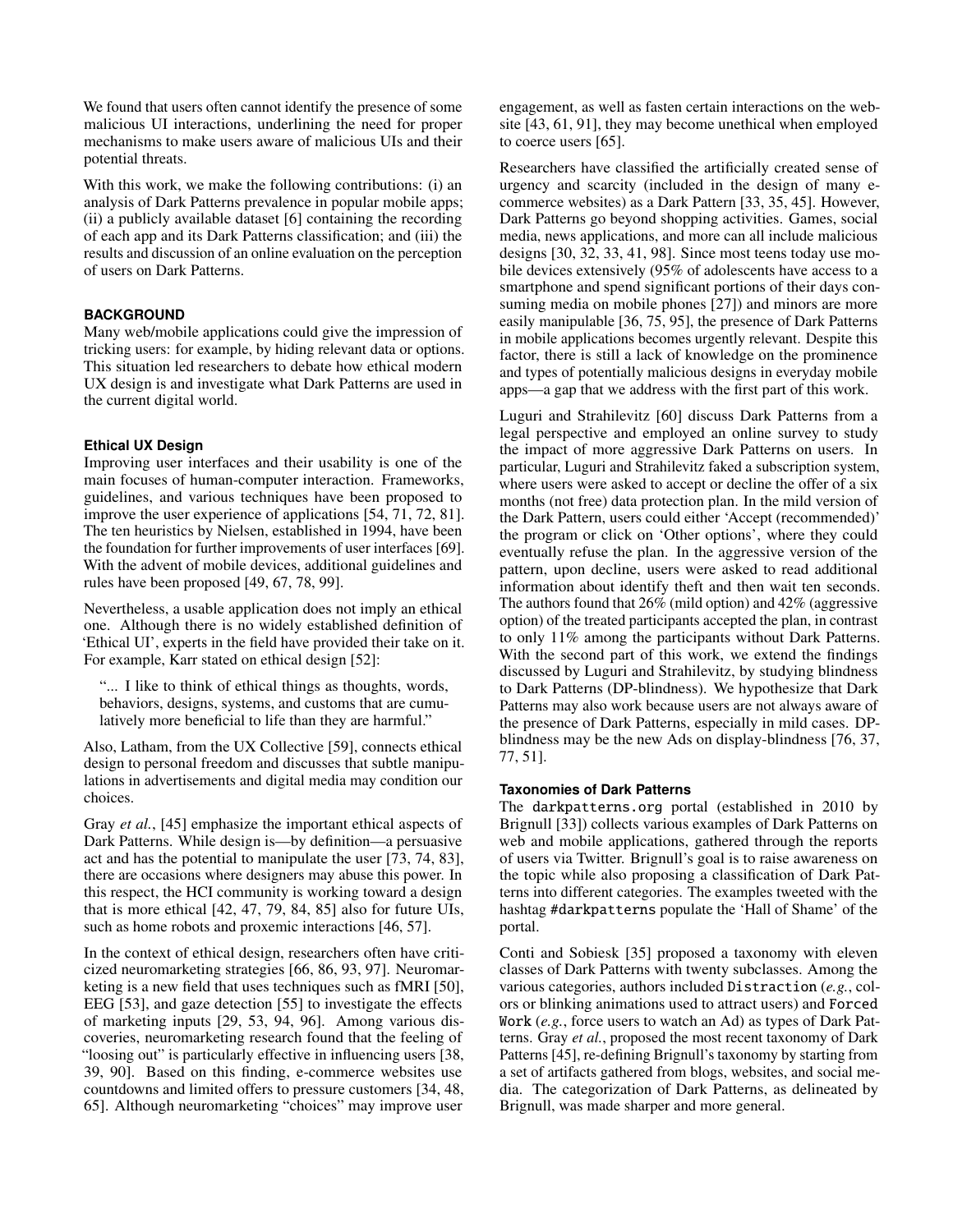Gray *et al.*, [\[45\]](#page-11-6) proposed five different types of Dark Patterns:

- **Nagging** is a redirection from the current task that can happen one or more times.
- **Obstruction** patterns block the task flow, making it harder to perform. The Obstruction class includes three subclasses: Intermediate Currency (multiple currencies, such as game gems), Price Comparison Prevention (uncopiable product names), and Roach Motel (easy to open an account, yet hard to delete it).
- **Sneaking** patterns try to disguise relevant information to the user. This category comprises four subclasses: Bait and Switch (a certain action seems to have a specific result; instead it causes another, unwanted outcome), Hidden Costs (an item initially costs *X*, but in the basket its value increases), Sneak into Basket (unwanted items are added in the basket), and Forced Continuity (*e.g.*, subscription is automatically continued after its free trial expires).
- Interface Interferences are UI manipulation that are biased towards certain UIs elements. This includes: Hidden Information (options to accept conditions are small/greyed-out), Preselection (unfavorable options are preselected), and Aesthetic Manipulation (distracting manipulation of the UI). This last subclass has four subsubclasses: Toying with emotions (countdown to offers), False Hierarchy (one option is more prevalent), *Disguised Ad* (interactive games), and Trick Questions (double negatives).
- Forced Action coerces users into performing certain tasks to obtain something. Three sub-classes belong to this type: Social Pyramid (adding friends to obtain benefits), Privacy Zuchering (sharing more personal data than intended), and Gamification (forced grinding tasks to obtain something otherwise available with money).

In this work, we use the aforementioned taxonomy by Gray *et al.*, [\[45\]](#page-11-6), because it is the most updated. Although this taxonomy proved to perform well for our task, we had to extend the original meaning of Aesthetic Manipulation and Forced Action classes to include a few new DPs instances (we detail how we extended the taxonomy in the following section).

# **THE PERVASIVENESS OF DARK PATTERNS IN TOP FREE-TO-USE MOBILE APPS**

We classify malicious designs on 240 trending applications available on Google Play Store [\[12\]](#page-10-4). In the next sections, we detail how we executed the study and the obtained results.

## **Corpus Generation**

We focus on applications with the following features: (1) available on the Android platform, (2) free of charge to download, and (3) trending in the US market.

We choose Android because it is the most popular platform among smartphone and tablet users [\[87\]](#page-12-24). Similarly, we only focus on free-to-use apps, because of their higher popularity  $[89]$ <sup>[1](#page-2-0)</sup>. Finally, we study top trending applications to best sample apps that users may employ in their everyday life.

While it is not possible to obtain the names of most downloaded apps from the Google Play store, we can gather the list of the most trending ones. The Google algorithm that calculates apps ranking is not public, and it has changed over the years. From Google official announcements, we see that app downloads and user engagement are some of the parameters used in this ranking [\[80\]](#page-12-26). Such ranking of apps is suited for the scope of our study because it also considers new apps that have gained high popularity in the latest period. For instance, in the months we performed the classification, the FaceApp [\[8\]](#page-10-15) application gained much traction in a short time. Probably, considering an overall download ranking, this application would have had a hard time reaching the number of downloads of more senior apps; therefore, it would not have been added to our list.

The Google Play Store organizes apps in eight main categories: Photography, Family, Shopping, Social, Music and Audio, Entertainment, Personalization, and Communication. We exclude the Personalization category because apps in this category are all composed of Android launchers (*e.g.*, set of icons, widgets, wallpapers), which are extremely different from the rest of the studied applications. Although news apps are popular among users [\[88\]](#page-12-27), we note that they were scarce in the remaining seven categories. Therefore, we include a News and Magazines category on the list.

For each category, we select the 30 most trending mobile apps. This selection was performed by using a crawler that collected data from the SensorTower [\[20\]](#page-10-16) website, which allows users to see the list of most trending apps. The crawling was executed among the 12th and 13th of July 2019. The country of selection was set as the US (Europe and global selections were not possible), which had the broadest and biggest range of users of Western countries that could be selected on SensorTower.

The crawler logged 400 most trending free apps of each category and saved additional information about each application (*e.g.*, number of installs, user ranking, and number of reviews). From this list, we selected the top 30. However, certain apps had to be skipped for one of the following reasons: (i) the application was not available anymore, (ii) the application was not available in the country of the authors, (iii) the app already appeared in a previous category, (iv) the app is a launcher. If an app needed to be skipped, we included the next one in the ranking.

Our final list was therefore composed of 30 most trending apps for eight different categories, for a total of 240 Google Play applications. The list also includes applications such as Facebook [\[9\]](#page-10-17), Amazon [\[1\]](#page-10-18), Twitter [\[25\]](#page-10-19), Netflix [\[15\]](#page-10-20), and Spotify [\[22\]](#page-10-21).

<span id="page-2-0"></span><sup>&</sup>lt;sup>1</sup>In the case of Netflix, which was the only free app with a paywall, we subscribed to their free-month service to use the application.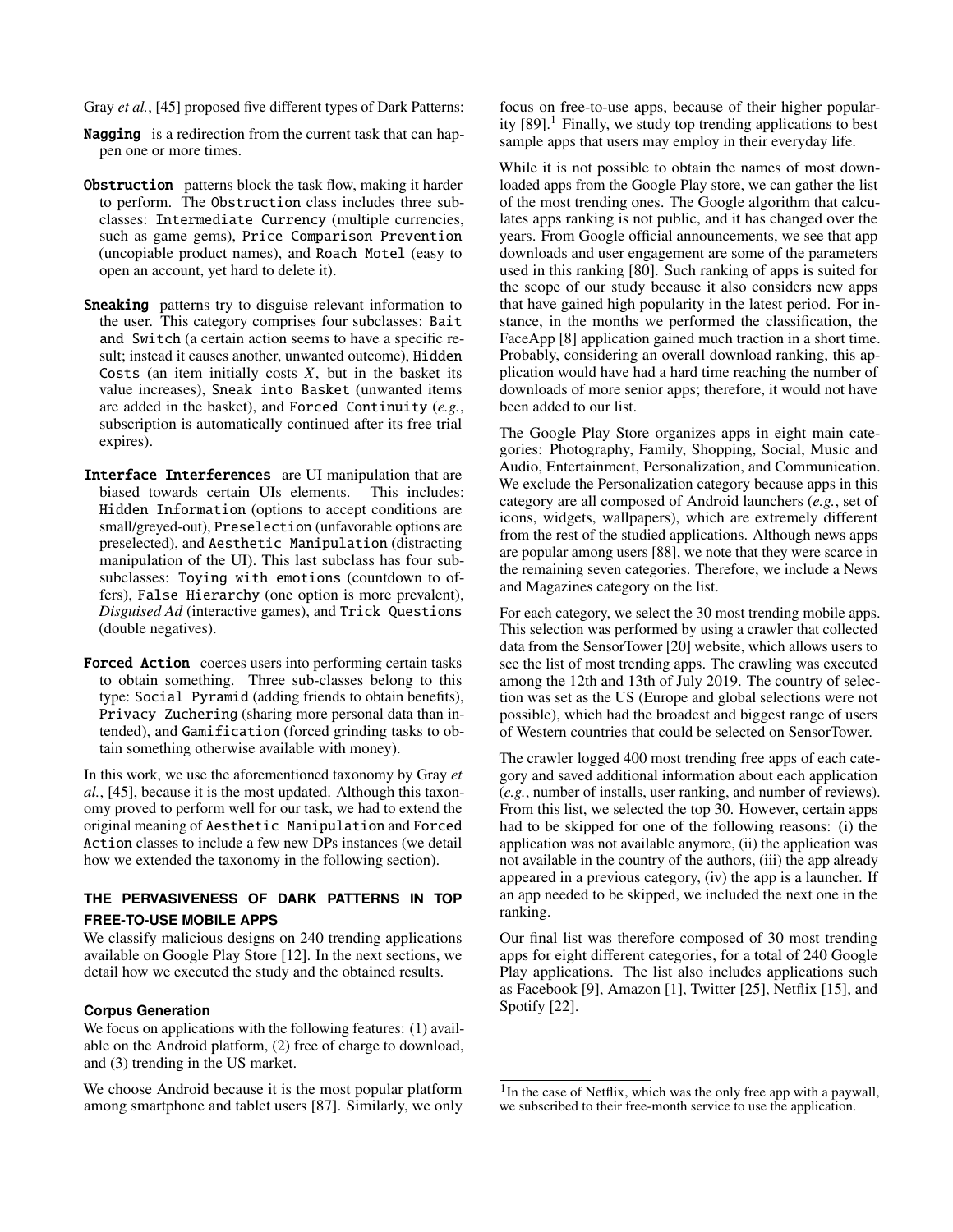## **Methodology**

In the studies by Moser *et al.*, [\[65\]](#page-11-4) and Mathur *et al.*, [\[63\]](#page-11-5), researchers have collected screenshots of segments of pages to recognize malicious designs in e-shopping websites. In some instances, though, one can infer the presence of Dark Patterns only interacting with the artifact. For instance, Bait and Switch is a design that changes the meaning of certain actions to trick the user. Clicking on a download button should mean that the user wants to download a selected item, not showing an Ad asking to upgrade to premium. The Ad per se may not contain Dark Patterns, but the interaction needed to reach that interface is malicious. For this reason, we analyze each app while in use, instead of relying on static images. Particularly, we first record example usage of each app, then we classify the resulting videos.

## *Recording Methodology*

The recording process was split among the first two authors of this paper, who used half of the apps each. To record each app, both authors used a One Plus 5, with the latest Android version [\[16\]](#page-10-22). Two new Gmail [\[11\]](#page-10-23) accounts were created to perform the study. Furthermore, two new sim cards were also bought to protect the privacy of the researchers while using the apps.

The use of each app was recorded with an external Android application [\[3\]](#page-10-24) that captures the mobile's display. The researchers started the recording right before launching the app.

Every application was used for ten minutes, for a total of 2,400 minutes (40 hours) of recorded usage. During the ten minutes, the researchers performed the following tasks (when available), similarly to an inspection walk-through [\[70\]](#page-12-3): (i) creating an account and log out; (ii) closing and reopening the app; (iii) visiting the market page; (iv) going to the setting page; (v) continuing shopping until checkout; (vi) trying to select product names in e-shopping; (vii) using the app for its intended use (*e.g.*, playing games, browse news article).

This walk-through protocol ensures consistency in our method but has the drawback that it does not cover the cases of apps with hidden features or mechanisms that are only unlocked after an app has been used for a while. Moreover, each app is in the new state: It has never been opened before the beginning of our recording.

We did not purchase any products or services in apps. In e-shopping applications, we stopped right before buying the item(s). Although specific Dark Patterns may appear only after performing a purchase, we could not afford to buy products for each considered app. We did, however, subscribe to free services if the app was not usable without registering (as in the case of Netflix).

#### *Classification Method*

After the recording, we randomly selected 40 of the 240 apps (five for each of the eight categories) and classified any instances of Dark Patterns following the taxonomy of Gray *et al.*, [\[45\]](#page-11-6). The classification was performed in pair by the first two authors of the paper. In this phase, both researchers analyzed the videos together to mitigate the risk of DP-blindness. Disagreements on a specific Dark Pattern were noted for later

analysis; these cases were then discussed with a third researcher, also knowledgeable about Dark Patterns: The final decision on the Dark Pattern classification was taken by majority voting. This initial set allowed us to understand the power of the considered taxonomy, as well as to decide additional rules for the classification of future Dark Patterns.

In contrast to previous work [\[65,](#page-11-4) [63\]](#page-11-5), the two researchers continued the classification together for the remaining 200 apps. In fact, we found that DP-blindness, especially in video recordings, also affected experts in the field. After the entire classification process (which lasted 120 hours), the two authors double-checked the classification sheet to find mistakes.

We did not count re-occurrences of Dark Patterns, meaning that each Dark Pattern was reported only the first time it appeared. We consider Dark Pattern as a re-occurrence of a previous one if the same UI would appear by performing a similar interaction (*e.g.*, clicking on a button, opening the setting page). We made this decision to reduce the effect of how the app was used during the recording. Instead, we kept track of Dark Patterns if the same interaction would give a different malicious UI design as a result.

# *Taxonomy Adaptation and Interpretation of Dark Patterns* Although we found the taxonomy by Gray *et al.*, [\[45\]](#page-11-6) to be descriptive enough after the testing phase, we had to extend and adapt it to our scenario.

First, we could not include the classes Forced Continuity and Gamification. For the former class, apps continue users' subscription also after the end of the plan, therefore this class requires one to subscribe to certain programs, which we did not do during the recording phase. The Gamification Dark Pattern forces the user to repeat certain actions (often dull) to continue in the game. Unfortunately, this instance of Dark Pattern is hard to perceive in the first ten minutes usage of an application. Especially at the beginning of a game, it seems that app authors try to increase user engagement and propose more interesting features.

We found instances of Dark Patterns that were not explicitly included in the considered taxonomy. For instance, watching an Ad to unlock certain features was not described. However, we found that this Dark Pattern may easily fit in the Forced Action category (*e.g.*, force users to perform actions to obtain something in return) [\[45,](#page-11-6) [35\]](#page-10-3).<sup>[2](#page-3-0)</sup>

Understanding designers' intentions and ethical decisions is subjective and may lead to imprecision; thus, we limited our research exclusively to the final UI product. Therefore, on every occasion in which an interface seemed to benefit the app rather than the user, we classified the design as a Dark Pattern. For instance, if an app asks for location permissions and the UI seems to prefer the 'accept' option, we consider it as a malicious design (False Hierarchy in this case), even though the designers may have intended this feature to speed up the interaction process.

Furthermore, to improve consistency and reduce subjectivity in the classification, we limited the number of cases we consider

<span id="page-3-0"></span> $2$ Our dataset discusses few additional adaptations and choices [\[6\]](#page-10-5).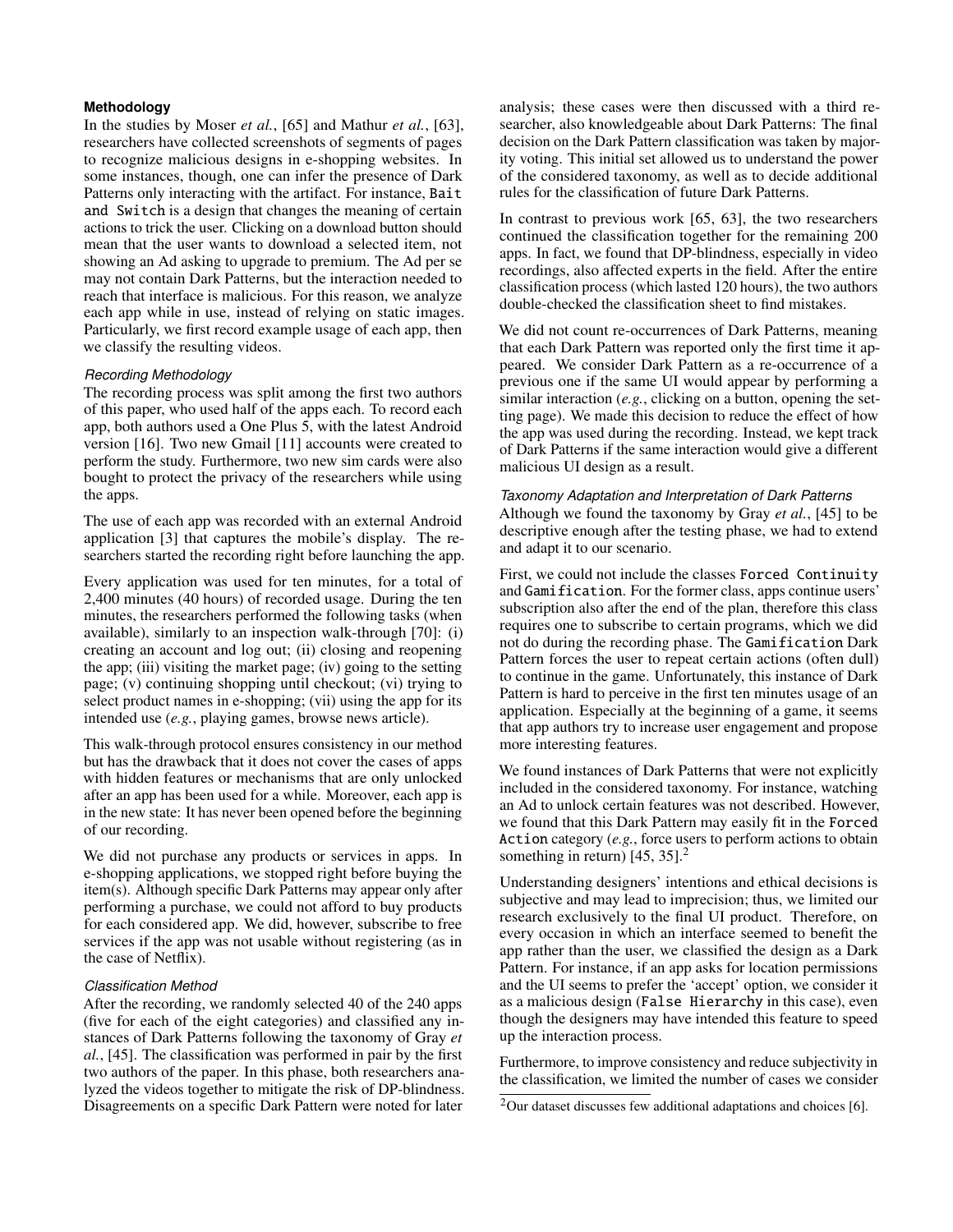<span id="page-4-0"></span>Table 1. Dark Patterns and their associated subclasses, according to the considered taxonomy. The global label indicates whether the DP can only appear in an app a single time (S) or multiple times (M).

| <b>DP</b> Case                                                                                     | <b>Classes</b>                         | S/M |
|----------------------------------------------------------------------------------------------------|----------------------------------------|-----|
| Ad with interactive game                                                                           | Disguised Ad                           | M   |
| Moving Ads button                                                                                  | Aesthetic<br>Manipulation              | М   |
| Small close button on Ad                                                                           | Aesthetic<br>Manipulation              | М   |
| A pop-up appears and interrupts the user in their task                                             | Nagging                                | М   |
| Invite friends to get something in return                                                          | Social Pyramid                         | S   |
| Ad appears as normal content                                                                       | Disguised Ad                           | M   |
| A sponsored content not clearly different from rest<br>of the content                              | Disguised Ad                           | М   |
| Icons\buttons are Ads, but it is not clear                                                         | Disguised Ad                           | M   |
| Countdown on Ads                                                                                   | Forced Action                          | М   |
| Daily\weekly rewards or features                                                                   | Forced Action                          | S   |
| Login to obtain some rewards\bonus                                                                 | Forced Action                          | S   |
| Countdown on rewards                                                                               | <b>Forced Action</b>                   | S   |
| Watching Ad to unlock feature                                                                      | Forced Action                          | S   |
| There are two or more options, but the one that is<br>more beneficial for them is more prominent   | False<br>Hierarchy                     | М   |
| Terms of service is small and \or greyed out                                                       | Hidden Info.                           | М   |
| Countdown offer                                                                                    | Toying With<br>Emotions                | М   |
| Multiple currencies                                                                                | Inter. Currency                        | S   |
| Shame user for not doing something                                                                 | Toying With<br>Emotions                | М   |
| Pop-up to rate                                                                                     | Nagging<br>Price                       | М   |
| Unable to select product names (while shopping)                                                    | Comparison<br>Prevention               | S   |
| The notifications (and/or emails and sms) are<br>preselected                                       | Preselection                           | S   |
| The option is preselected                                                                          | Preselection                           | М   |
| App already follows pages by default                                                               | Preselection                           | М   |
| Send usage data preselected                                                                        | Preselection,<br>Privacy<br>Zucherking | М   |
| Private settings related dps                                                                       | Privacy<br>Zuckering                   | М   |
| Not possible to delete account                                                                     | Roach Motel                            | S   |
| Not possible to logout                                                                             | Roach Motel                            | S   |
| Sneak into basket unwanted items                                                                   | Sneaking                               | S   |
| Double negatives in selections                                                                     | <b>Trick Question</b>                  | MM  |
| It looks like you have to login, but you can actually<br>use the feature (app) for free            | Aesthetic<br>Manipulation              | М   |
| User clicks a feature (which does not look like a<br>premium) and get a PRO ad or open google play | Bait & Switch,<br>Disguised Ad         | М   |

as Dark Patterns. For instance, for the Bait and Switch class, we only included the case in which the user clicks on a feature that looks available to be used for free and find out that it is, instead, only accessible for premium users or by downloading another app. During the classification of the first 40 apps, we found the Bait and Switch category to be too generic, thus too subjective; the aforementioned more conservative approach mitigated this issue. Overall, we considered 33 Dark Pattern cases, for the 16 subcategories [\[45\]](#page-11-6) (see Table [1\)](#page-4-0). Given the nature of some of the studied Dark Patterns (*e.g.*, 'It was not possible to delete account'), twelve cases could be counted only once per app (S in Table [1\)](#page-4-0). Each Dark Pattern case may include more than one Dark Pattern class. Furthermore, Dark Patterns are not mutually exclusive, as one case may appear in conjunction with one or more other Dark Pattern cases. In the results, we refer to Dark Patterns as the number of occurrences of all subcategories.

#### **Results**

Among the 240 studied apps, 95% included one or more Dark Patterns in their interfaces. Overall, 1,787 Dark Patterns were found among all apps, with an average of 7.4 malicious designs per application (std. dev.: 5). Almost 10% of the apps included 0, 1, or 2 Dark Patterns (N=33), 37% of the apps contained between 3 to 6 Dark Patterns (N=89), while the remaining 49% included 7 or more (N=118).

## *DP Classes in Mobile Apps*

Among the five DP macro-categories, apps contains an average of 2.7 classes each (std. dev.: 1.1), with 37% of the apps including 3 (N=89), 25% with 4 or 5 (N=62), 23% having 2  $(N=55)$ , and 14% including 1 or none  $(N=34)$ .

Considering the 16 subcategories (Table [1\)](#page-4-0), apps contained 4.3 classes on average (std.: 2.6). Most apps (63% N=152) contain at least four different subcategories. The most frequent DP subcategory was Nagging (N=352), followed by False Hierarchy (N=299) and Preselection (N=210).

In Figure [1,](#page-5-0) we show the percentage of apps with at least one occurrence of each subcategory. Most apps (55%) interrupted the users in some way, to ask permissions, rate their product, or to show Ads. Often these pop-ups gave one or more options to the user, and many times the alternative that benefited the app was aesthetically favored. This contributed to the False Hierarchy class being present in 61% of the apps.

A total of 60% of the apps also include Preselection Dark Patterns. The most frequent DP among this subclass is notification preselection (push, email, and SMS) (N=121). Among these applications, 81 contain more than two notifications already preselected.

The app with most Dark Patterns in our corpus was 'Call Free - Free call' [\[5\]](#page-10-25), with a total of 23 Dark Patterns, belonging to 10 different subcategories. Wish [\[26\]](#page-10-26) followed, with 20 different malicious designs in 8 subcategories. Twelve apps contained no Dark Patterns (5% out of 240 applications); among these: Snapseed [\[21\]](#page-10-27), Lego Juniors [\[14\]](#page-10-28), and Barcode Scanner [\[4\]](#page-10-29).

### *DPs and App Categories*

By measuring the correlations between the number of Dark Patterns and app categories (we ran Welch ANOVA since our data failed parametric assumptions), we found that the News and Magazine category had fewer Dark Patterns when compared to other types: Music and Audio, Entertainment, Shopping, Social, and Communication  $(F[7,232]=3.390, p<0.05)$ . Besides this, we did not find any other significant correlation.

#### **Discussion**

Through our manual classification, we found that the vast majority of trending applications use some form of malicious design to obtain certain responses from users.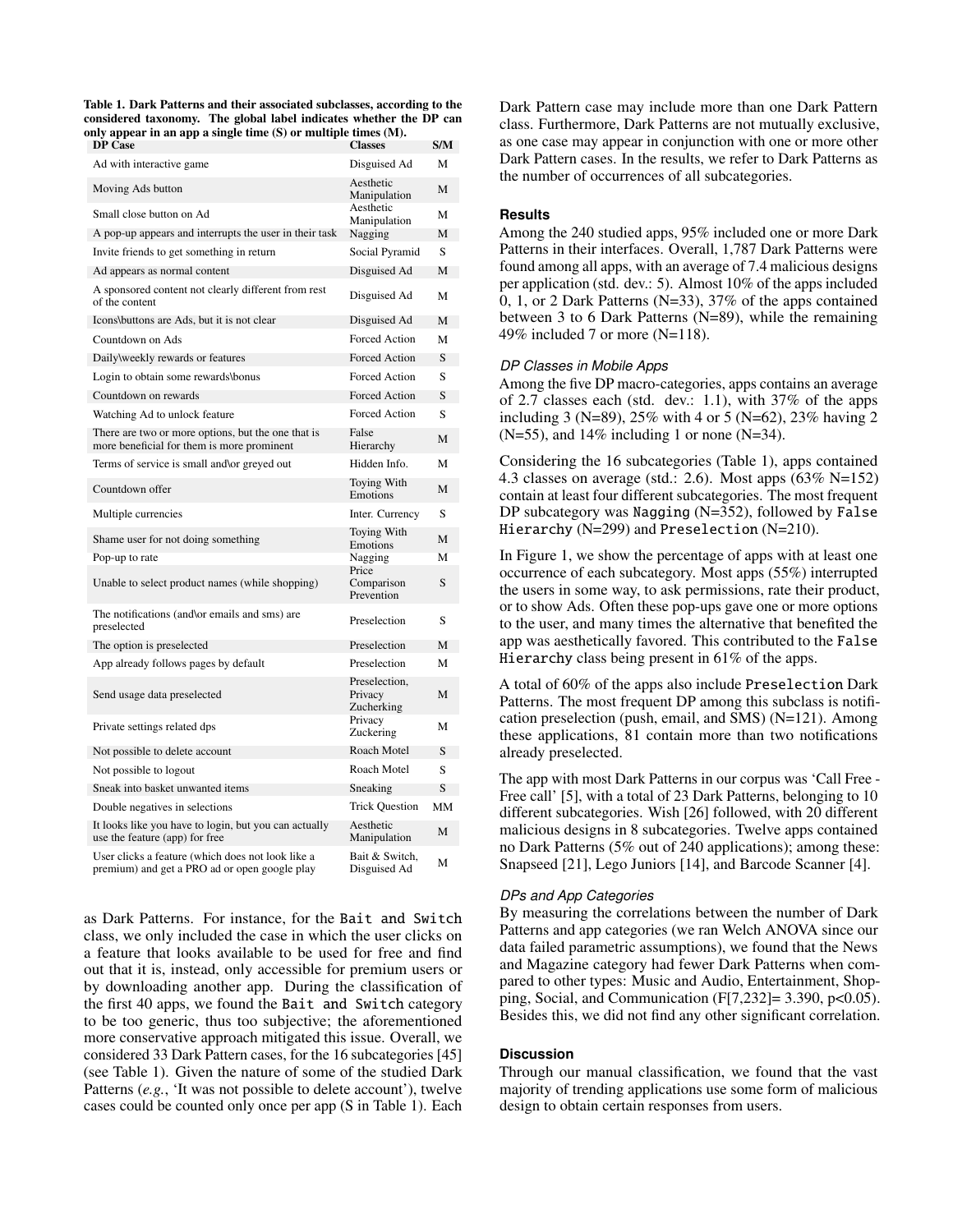

<span id="page-5-0"></span>Figure 1. Percentage of apps containing each subcategory.

Although the majority of the found Dark Patterns "simply" manipulates user interfaces, there are cases where more sensitive actions are involved. For instance, 31% of the apps contain Privacy Zuckering, whose most common cause is privacy conditions accepted upon clicking some buttons or continuing with the registration process. We considered only cases where these labels were particularly small and hard to find. Often, this information was greyed or hidden by some other UI elements. On some other occasions, the app would activate by default the 'send usage data' in the setting page. Also, particularly popular applications, such as Firefox [\[10\]](#page-10-30) and Reddit [\[17\]](#page-10-31), included this DP instance.

About Roach Motel Dark Patterns, we only considered the following two cases: 'It is not possible to logout' and 'It is not possible to delete the account'. This subcategory appeared in 41% of the apps; however, the majority of apps did not require an account to be used. Among the apps that allowed us to login, the vast majority did not include a 'delete account' feature within the app. Although we connected through our Gmail account whenever available, we believe that app developers should include at least a link to the Gmail account management page from their apps, since some users may be unaware of its existence or find it hard to reach it. Among the apps that do not include this feature, we found Spotify, Wish, Instagram [\[13\]](#page-10-32), and Amazon Photos [\[2\]](#page-10-33).

During the classification, we did not question the designer's intentions; instead, we focused on the final UI. Some UX choices could be the result of mistakes, pressure from management, or mimicking popular designs [\[44\]](#page-11-25). For instance, the case of the inability to disconnect Gmail accounts was long discussed among authors: Although we recognize that designers might have copied from other apps, we also found that the inability to delete an account favors the app rather than the user, and we label it as a Dark Pattern. Copying from others may explain part of the pervasiveness of DPs in mobile UIs.

Finally, some subcategories did not appear often. For instance, the Price Comparison Prevention was found 23 times in 240 apps. However, this DP is detectable in Shopping apps only (N=30), in which it appeared in 77% of the cases.

### **ONLINE EXPERIMENT**

Luguri and Strahilevitz [\[60\]](#page-11-7) found that mild and aggressive Dark Patterns can have a significant impact on user behavior. While users perceived aggressive Dark Patterns as particularly annoying, mild Dark Patterns had lower impacts on users' experience. We hypothesize that users may have developed a sort of DP-blindness to malicious design. To study this in detail, we carry out an online experiment in the form of an online survey that included videos of the apps' usage.

The questionnaire received 589 answers from users with over 40 distinct nationalities and different background experiences. In the following, we report on the design of the study, its participants, and the final results, as well as discuss our analysis.

#### **Design and Structure**

The experiment, in the form of an online survey, started with a small introduction, where we stated that participants would be asked to watch videos to evaluate the overall user experience of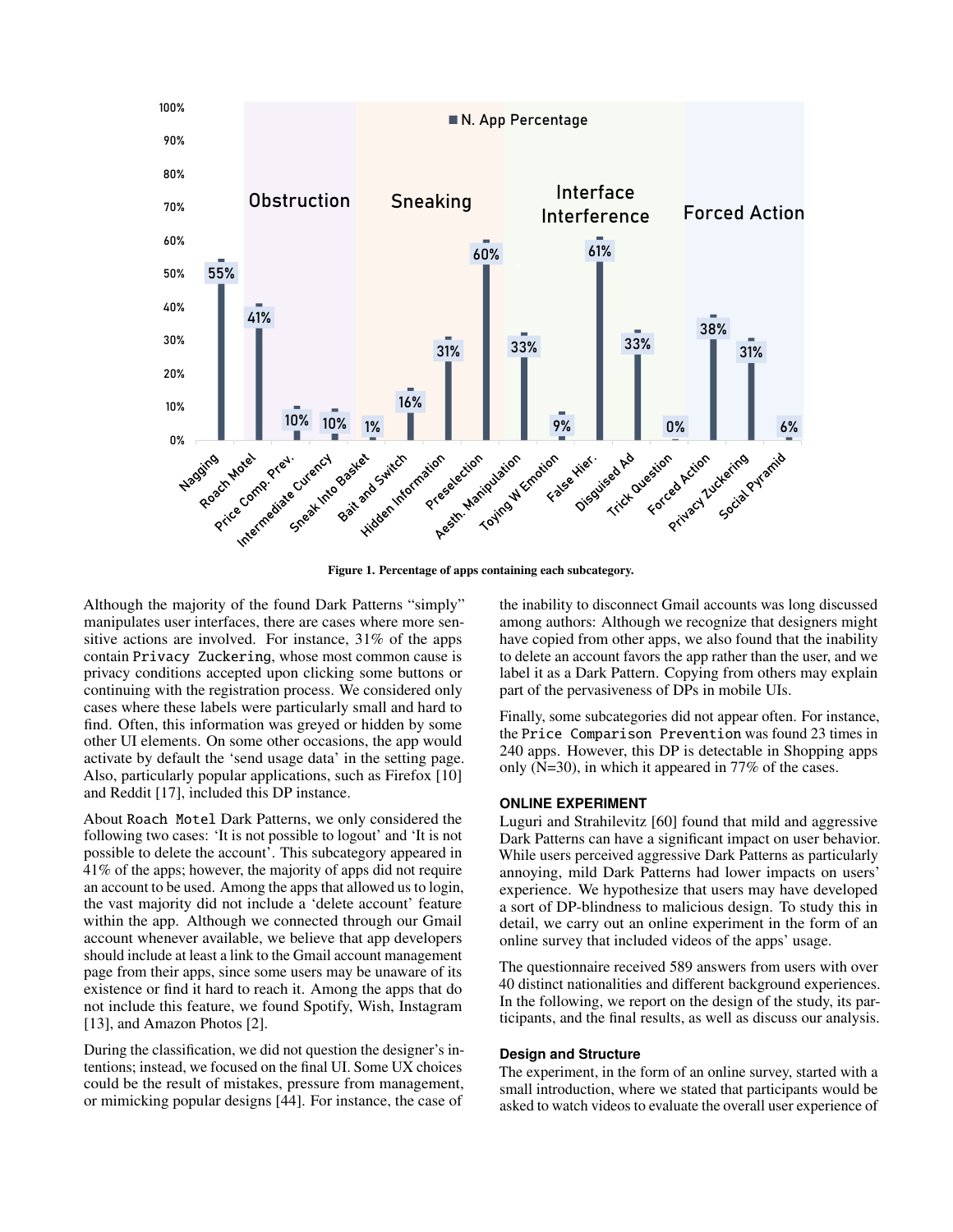apps. For each user that participated in the study, we donated two dollars to a charity of user's choice (e.g., Wikimedia Foundation, Free Software Foundation).



<span id="page-6-0"></span>Figure 2. Structure of the online survey.

After this introduction, we followed the structure as represented in Figure [2.](#page-6-0) Each user evaluated three apps in this order: two containing malicious designs (randomly selected from: Tag with Ryan [\[23\]](#page-10-34), Roblox [\[18\]](#page-10-35), Romwe [\[19\]](#page-10-36), Talkatone [\[24\]](#page-10-37), Face Reading [\[7\]](#page-10-38)) and one that did not (Lego Juniors).

For each app, users were first asked if they have ever used the app, only heard about it, or never come across it. If users used the app, we asked how often they used it in the last year, how they would rate it (one to five stars), and to briefly explain the reasons behind the rate (Steps *A* and *D* in Figure [2\)](#page-6-0).

Once users completed this part, on the next page, they could watch a 30-second video and answer usability questions on the app (ease of understanding, ease of use) with a 5-point Likert scale (from 'Totally disagree' to 'Totally agree'). We also asked to rate the app again and briefly motivate the rating (step *B* and *E* in Figure [2\)](#page-6-0).

Subsequently (Steps *C* and *F* of Figure [2\)](#page-6-0), in a new page of the survey (with no possibility of going back), participants were asked if they could spot any malicious designs in the previous video. In the question, we defined a malicious design as: "e.g., user interfaces crafted to trick the users in doing things they do not want to do or try to manipulate the user in some way." To this questions, users could answer 'yes,' 'no,' or 'not sure.' If the answer was 'yes' or 'not sure,' we also asked to briefly explain the malicious design. Overall, we did not prime users on Dark Patterns and its definition; instead, we always used the more generic 'malicious design' term. We made this decision to mitigate possible biases and to capture DP-blindness. Moreover, we asked this question after each video, and not after all apps, so that people would more easily remember its content and interactions.

Finally (step *G* in Figure [2\)](#page-6-0), we showed users screenshots of the malicious designs for each app they evaluated. If they previously reported having identified some maliciousness, we

asked if it was the same as just described. If instead, they did not spot it, we asked why ('I did not see it,' 'I did not found it to be malicious,' 'Other reasons'). Moreover, participants were asked to evaluate how annoying each malicious design was (from 'Very annoying' to 'Not annoying at all'). We concluded the experiment by asking background information.

We used a fixed DP-DP-NoDP order in our study for the following reasons:

- 1. We start with Dark Pattern as a way to measure (without losing any participant) to what extent users recognize the presence of Dark Patterns when they are not informed (or primed) about this concept, yet. Only after seeing the first app, participants read the first questions that ask about DPs.
- 2. We continue with Dark Pattern to measure the impact of a priming Dark Pattern task on a target Dark Pattern task [\[64\]](#page-11-26), an experimental priming design of two consecutive target trials is the standard and shows reliable priming effects on the second trial (as opposed to an interrupted series).
- 3. Having NoDP last allowed us to measure how much users would recognize the absence of Dark Patterns (after they learn about them) while fulfilling the previous two points.

### *Selected Dark Patterns and Mobile Apps*

To study if users may spot Dark Patterns in user interfaces, we used five apps (from our dataset) with Dark Patterns and one without any Dark Patterns. Each user evaluated three apps, two containing a Dark Pattern and one free from malicious designs. The first two apps would rotate among the aforementioned five. Instead, the last one (without Dark Patterns) was always the same.

With this design, we aimed to not only capture DP-blindness but also study potential learning effects. We hypothesized that after the first app evaluation, users would be more attentive to possible Dark Patterns.

We portrayed five instances of Dark Patterns for five different macro-classes [\[45\]](#page-11-6) to study blindness depending on the Dark Pattern category. We picked five subclasses: Nagging, Intermediate Currency, False Hierarchy, Forced Action, and Sneak into Basket (see Figure [3\)](#page-7-0). We chose only a subset of the classes to limit the length of the survey. In addition, other classes of Dark Patterns were not suited for our study. For instance, it is hard to portray the impossibility of selecting product names in the Price Comparison Prevention class in a video. An additional challenge we faced was that most malicious designs do not comprise one class only. For instance, in our dataset, we could not find a Sneak into Basket without a Preselection UI (e.g., insurances preselected by default while buying products). However, we could not find another suitable occurrence of the Sneaking class. For this reason, we kept the Sneak into Basket Dark Pattern even if in conjunction with the Preselection one (see Figure [3,](#page-7-0) Romwe app). We keep a note of this factor in the analysis and discussion of the results.

In summary, we started by selecting the Dark Pattern cases from each top category of Dark Pattern. Some types of Dark Pattern did not fit the experiment, and others were never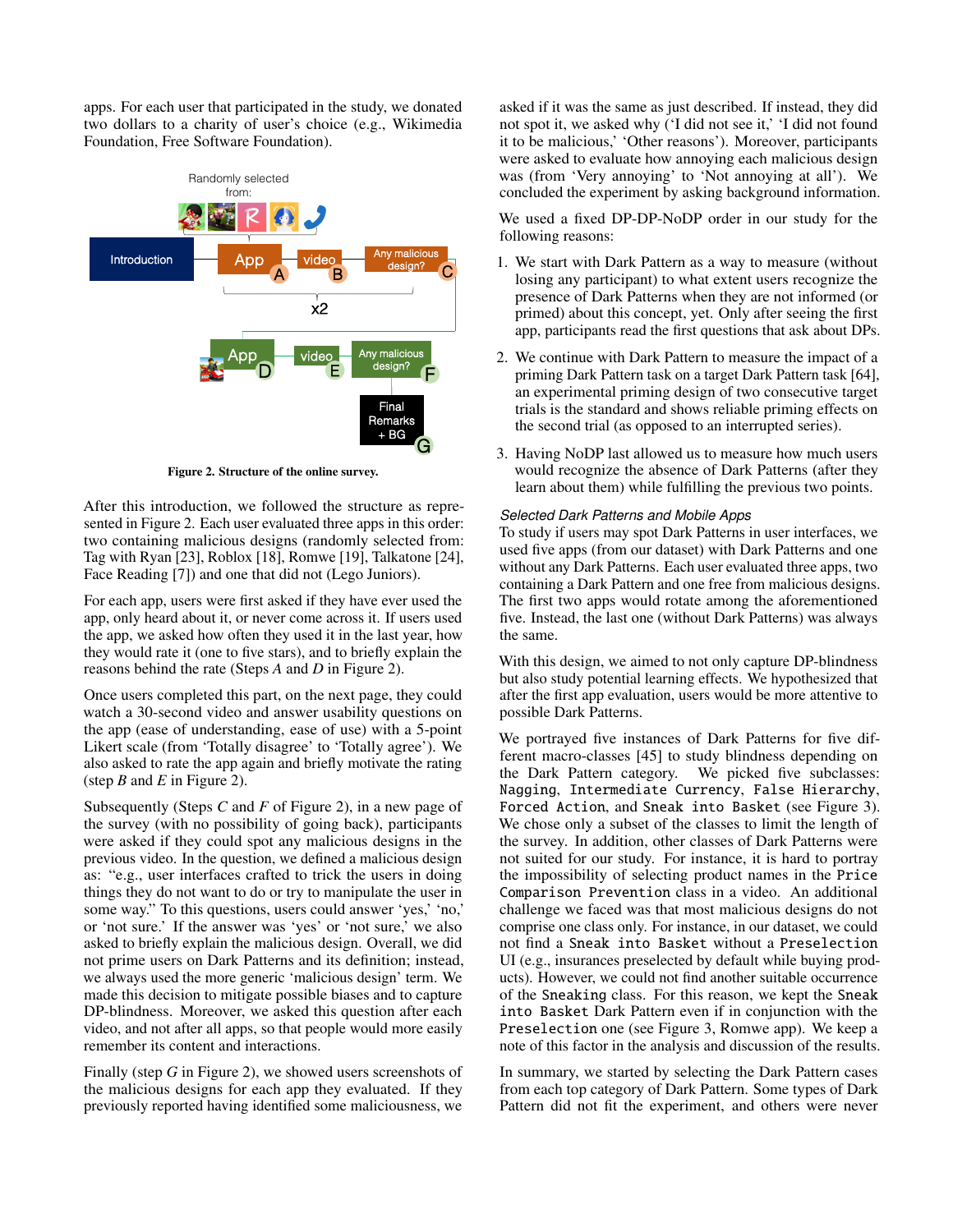

<span id="page-7-0"></span>Figure 3. Screenshot of Dark Patterns of the five apps used in the survey. A) The Face Reading app contains a popup rating that interrupts the user (Nagging). B) The Romwe e-shopping app, adds an insurance by default when checking out (Sneak into Basket, and Preselection). C) The Tag with Ryan app, asks the user to watch an Ad to continue playing (Forced Action); D) The Talkatone app highlights the "Get my location" option either than the skip one (False Hierarchy). E) The Roblox app has many currencies (Intermediate Currency).

present in isolation for 30 seconds. These two characteristics dictated stringently which apps we could use, and we picked them accordingly.

## **Participants**

We recruited users through social media, universities' mailing lists, and by snowballing out of our networks. The survey had 589 completed responses. Overall, 58% of the participants are women, 39% are men, 2.5% preferred not to disclose, and 0.5% chose to self-describe. The reported age ranged from 19 to 77 years old (avg.: 30.3, std.: 10.75). We had participants of 46 different Nationalities (e.g., United States, UK, German, Brazilian, Italian, Swiss).

Most respondents reported to have attended secondary school  $(45\%)$ ; in addition, several participants have a bachelor  $(31\%)$ , master (42%) or doctoral degree (23%). Among the college degrees, 28% were in Computer Science, Web Design, or Information Technology.

The vast majority of our participants use their smartphones every day (98%), while they use tablets less frequently (47%). Finally, most participants have no previous familiarity with any of the apps used in the experiment (88%).

#### **Results**

## *DP-Blindness*

As we randomly assign two apps to each participant, a different amount of participants answered questions about different apps. For instance, 239 participants answered questions about Face Reading, while 248 answered questions about Romwe. As the third app, we assigned Lego (control) to all participants. Table [2](#page-8-0) presents the total amount of participants per app, as well as how many users spotted a malicious design.

Regarding whether the participants could identify malicious designs, we gave the participants the following options: 'yes', 'not sure', 'no'. We computed 1,767 answers (1,178 without the control) to this question as each participant answered this

question to three videos. Overall, the majority of our users did not spot malicious designs in the app containing Dark Patterns (55%), some were unsure (20%), and the remaining found a malicious design in the app (25%). In the control task, 86% of users were able to recognize that the app had no Dark Patterns.

After showing the video, we asked participants to rate the apps and comment on the rating. In a new page of the survey, we asked participants if they identified any malicious designs in the videos they just watched. Therefore, on the rating page, participants were not yet primed about malicious designs. We analyzed their comments to check whether they could identify or suspect of a Dark Pattern. Overall, out of 366 participants that answered the open question, only 7% somehow mentioned a Dark Pattern in their answers.

At the end of the study, we showed the Dark Patterns of the apps to participants that answered 'yes' or 'not sure' to the previous question. We asked these participants whether what they identified as the malicious design was the same as the Dark Pattern shown. We did not ask this question to participants that identified malicious designs on Lego as it has no Dark Pattern. Among the ones that have spotted a Dark Pattern, only 24% of participants considered their answer correct, while the remaining 56% were unsure or considered their found malicious design different from the one we showed. Although most participants did not correctly identify the expected Dark Patterns, their approach towards the task showed implicitly distrusts in the application. For this reason, in the following analysis, we do not exclude participants that did perceive a malicious design but not the expected Dark Pattern.

#### *DP-Blindness on Apps and Order*

We performed a Chi-square test to verify the impact that different apps have on the number of detected and undetected Dark Patterns. We found that exists a correlation between apps and the number of Dark Patterns reported by the participants  $(\chi(10) = 221.167$  and  $p < 0.001$ ).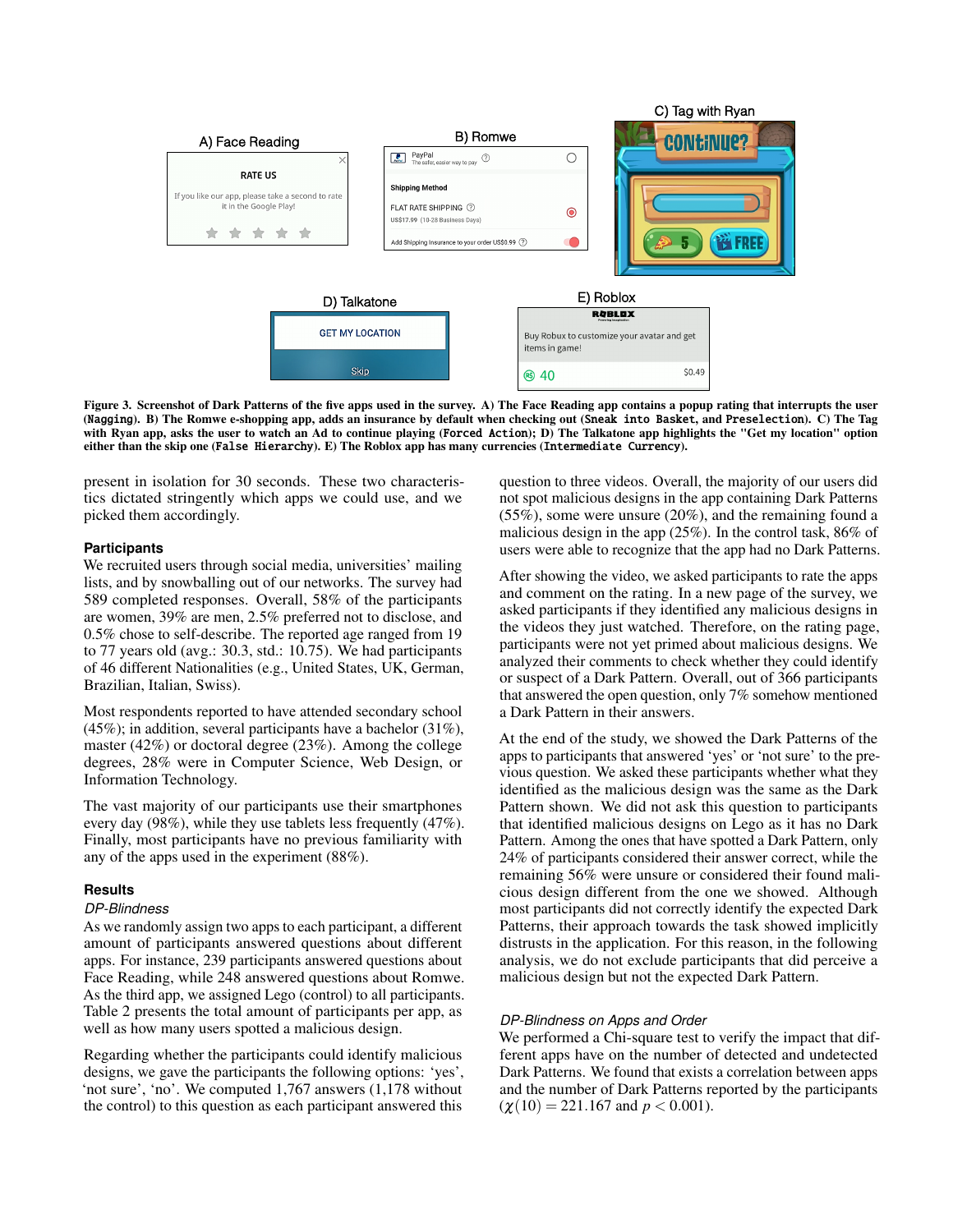<span id="page-8-0"></span>Table 2. Participants that answered questions regarding each app. Partic. = Amount of participants; Malicious Design = Whether they identified a malicious design on the first app; Same as  $DP = Whether$  the malicious designs identified by the participants ("yes" or "not sure") are the same DPs we identified.

| ше запести о петеции с<br>App | Partic. | <b>Malicious Design</b> |                           |     | Same as DP |                          |     |
|-------------------------------|---------|-------------------------|---------------------------|-----|------------|--------------------------|-----|
|                               |         | N <sub>0</sub>          | <b>Not</b><br><b>Sure</b> | Yes | No         | Some<br>what             | Yes |
| Face Reading                  | 239     | 129                     | 39                        | 71  | 34         | 18                       | 58  |
| <b>ROMWE</b>                  | 248     | 159                     | 55                        | 34  | 47         | 22                       | 20  |
| Roblox                        | 227     | 103                     | 66                        | 58  | 36         | 41                       | 47  |
| Talkatone                     | 246     | 135                     | 44                        | 67  | 34         | 24                       | 53  |
| Tag with Ryan                 | 218     | 125                     | 34                        | 59  | 18         | 24                       | 51  |
| Lego                          | 589     | 510                     | 50                        | 29  | ۰          | $\overline{\phantom{a}}$ |     |
| <b>Total</b>                  | 1,767   | 1,161                   | 288                       | 318 | 169        | 129                      | 229 |

Among all apps, The Romwe application was the one that performed the worst (we ran pair-wise Chi-square and found significance against all other DP-apps,  $p < 0.05$ ). The e-shopping app has the lowest percentage of Dark Patterns found (14%) when compared to all other applications containing Dark Patterns. In contrast, the remaining DP-apps performed similarly among each other. As expected, the Lego task was the one in which respondents performed the best against all other applications ( $p < 0.05$ ).

While analyzing the first app, the participant was not told to pay attention to the presence of a malicious design. However, while looking at the second app, they were more conscious of this objective. For this reason, we investigated how the order in which the apps were shown influences the finding of Dark Patterns. We performed a Chi-square test that confirmed that users are more attentive in searching Dark Patterns after the first app ( $\chi$ (4) = 58.201 and *p* < 0.001).

## *DP-Blindness and Demographic*

The ability to find a malicious design may be influenced by previous knowledge they have about Dark Patterns. We checked this hypothesis performing a Chi-square test on the correlation between the participants' experience and their answers when asked if they noticed a Dark Pattern in the app. The test confirmed that the association is statistically significant  $(\chi(6) = 81.699$  and  $p < 0.001$ ). We did not obtain any statistical differences in correlations among users age, employment status, or level of education.

#### **Discussion**

The majority of our users were either not able to detect Dark Patterns or were not sure about it. Some participants explained that Dark Patterns are so widely spread and common among modern applications that they become part of the normal interaction flow when using apps. On this matter, when asked to give general feedback about our experiment, one of our participants stated:

"As a remark on the watching an ad malicious design [*i.e.*, Forced Action Dark Pattern in Tag with Ryan]: that may be so common already that we just do not consider it any more, and it allows us and really highlights the option to choose. Thus, I think it is good to highlight this issue, our attention for such designs are somewhat fading due to the exposure."

Similarly, another participant explained that Dark Patterns are so ubiquitous that they did not mark them because they assumed that the user might already know about the mechanism. Pervasiveness may be one of the reasons why Dark Patterns are hard to spot. However, users perform better when more knowledgeable on the topic or primed on the issue, thus indicating that knowing about Dark Pattern does help to detect them, despite their prevalence.

Some users also commented about the importance of such experiments, since they can make the population aware of the issue, as well as alert parents on the use their kids have on mobile applications. About this, one of our participants wrote:

"... That kids are being targeted to advertising every X minutes or even seconds cannot be good for their brains and behaviour! This is a topic that must be investigated"

As previously mentioned, children are less aware of the difference between Ads and real content and are more easily manipulable than adults [\[36,](#page-10-13) [75,](#page-12-21) [95\]](#page-13-4). In this context, Dark Patterns can be a significant issue. For instance, the Nagging malicious design, the most common Dark Pattern in our classification, often interrupts users to display Ads or features accessible only through payments. Given these factors, it is particularly relevant to continue the discussion on malicious designs and inform the users of the possibility of DP-blindness.

#### **IMPLICATIONS**

The results of our studies reveal several aspects with implications for researchers, mobile app users, and designers. We provide an overview of the outcomes as well as the impact of our findings for different stakeholders.

More empirical research is needed. One of the most surprising results of our study relates to the high pervasiveness of Dark Patterns in mobile apps; 95% of the considered apps include one or more forms of Dark Patterns. This opens questions concerning the causes behind their introduction as well as the motivations leading designers to introduce malicious designs. We argue that more research on the harmfulness of each specific Dark Pattern category should be conducted to inform users about potential privacy and security threats. Furthermore, it is still unknown whether there exist specific instances of a certain malicious design category that are more problematic than others: in this sense, a characterization of Dark Patterns could be a useful means to address the lack of knowledge on their relevance and impact. While previous work [\[40,](#page-11-3) [98\]](#page-13-0) has started investigating this direction, we argue that this is still an open research debate.

On the perspective of experts. With the contributions of this paper, designers can take advantage of the concrete set of Dark Patterns and their prevalence as a basis to increase awareness around the problem, as well as extend their knowledge on principles of ethical design. Also, our taxonomy can warn practitioners about the risk of mimicking mechanisms from other, even popular UIs. Furthermore, researchers can use our benchmark to refine the taxonomy of Dark Patterns further and extend it by classifying and discussing cases not included in our study.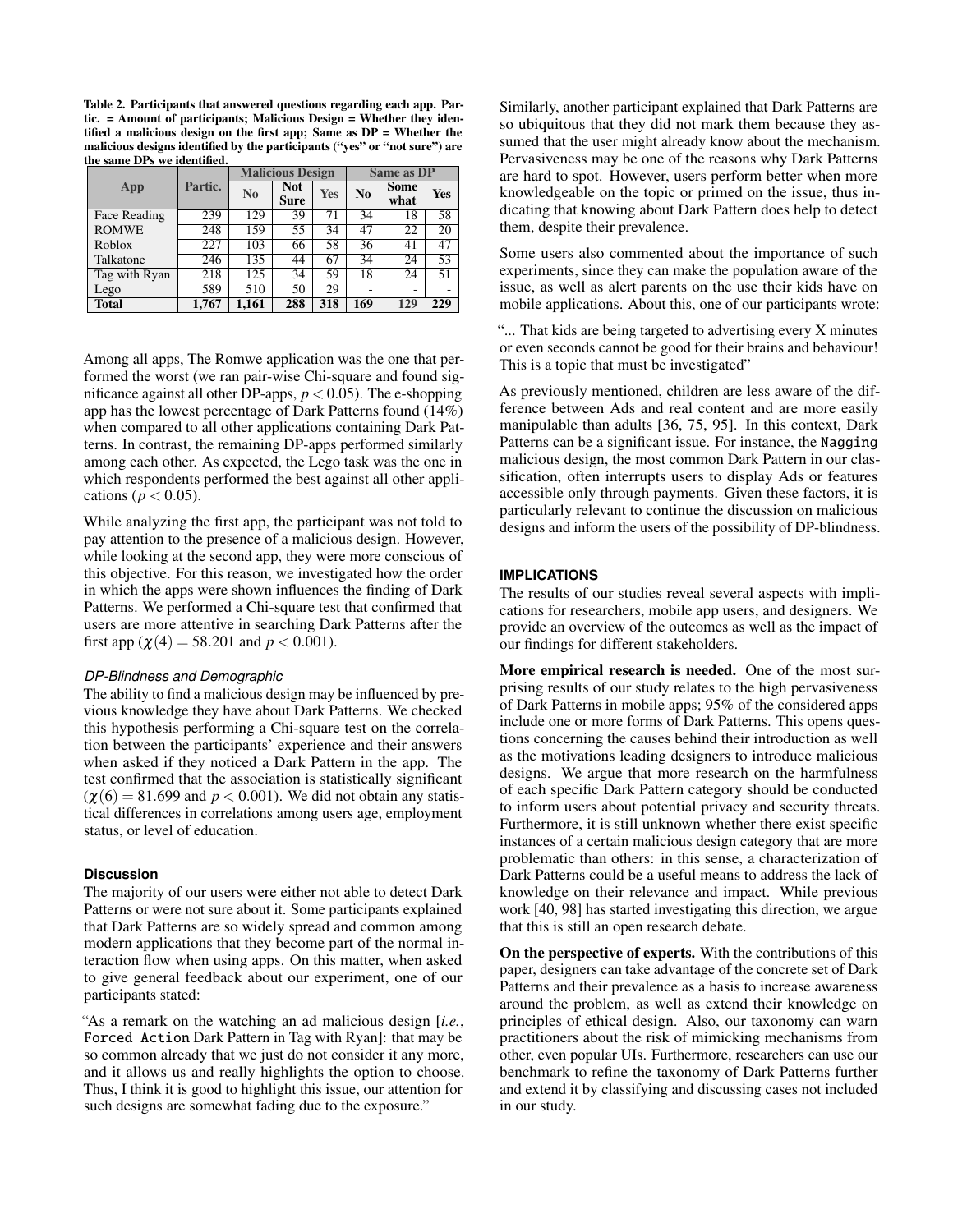Finally, future research could recognize commonalities among Dark Patterns and, therefore, help the automatic recognition of malicious designs also thanks to our classification dataset.

On the perspective of users. While our work tries to bring contributions that mainly target the academic community, we hope that it also provides information to users. Indeed, according to our findings, users are generally not aware of and cannot correctly recognize malicious designs. On the one hand, this reinforces the idea that more automated solutions would be required. On the other hand, our findings highlight that users should be more careful when using mobile apps. The community can use our data to build educational tools for mobile users who can learn the concept of Dark Patterns, reduce user's blindness, and experiment with these tools to understand the risks of Dark Patterns. For instance, a publicly available platform can be created to inform parents/educators on the risks of Dark Patterns for children as well as guiding them in the interaction with certain apps.

# **LIMITATIONS**

Although we followed previous research in the field of Dark Patterns [\[45\]](#page-11-6) and the considered taxonomy was particularly powerful for our tasks, certain adaptations were necessary. Some malicious designs were not stated by authors, thus we needed to interpret definitions of classes to associate Dark Patterns. Similarly, some borderline cases may be seen as malicious designs or not depending on the viewer. In our classification, we tackle this problem by first conducting the task in pairs and, secondly, discussing our opinions with a third researcher during testing.

To further maintain coherency among different apps, we restrict the number of cases to be considered as malicious designs. For instance, we did not include all the features discussed by Moser et al. [\[65\]](#page-11-4) in e-shopping applications. Despite the necessity to restrict the scope of the study, the quantity of found Dark Patterns remains particularly high.

We studied free apps of the Android platform and classified instances of Dark Patterns that appear in the first ten minutes usage of the application. Different Dark Patterns may be found outside of this scenario. Paid apps may have fewer Dark Patterns and specific Dark Patterns might appear only later in the use of an application. However, free apps are the most popular among users [\[89\]](#page-12-25), and ten minutes of usage were enough to explore most of the UIs of the app.

While we followed a structured list of tasks among all apps during the recording [\[70\]](#page-12-3), differences among usage might exist. Although we recognize this factor as a possible limitation of our classification, this process better represents the normal behavior that users might have on the apps. This behavior strictly depends on the features that application offers and, for this reason, it can only be partially generalized.

As for the second study, we analyzed DP-blindness through an online experiment. By design, we had to ask questions on the Sneak into Basket Dark Pattern while it co-occurred with a Preselection UI since there was no other individual instance of the former. This may have introduced some form of bias due to the mixed effects of the two dark patterns. Nevertheless, in the survey we explicitly asked participants to comment on the malicious UI detected (if any): from the analysis of the comments, participants who perceived the presence of a problem-focused on Sneak into Basket, thus suggesting that they may not have been biased by the co-occurrence of the two patterns.

Watching a video and actively using an app are two different experiences. For this reason, it might have been more difficult for respondents to spot Dark Patterns than in real-life situations. Our choice was guided by the goal of studying the effect of DP-blindness on a wide number of participants. However, in the future, an in-lab user study might be conducted to compare our results with the active use of apps. Similarly, some users stated that it was hard for them to capture the context and goals of the apps in thirty seconds. Deciding the right length of the videos was one of the challenges of this experiment. Too long videos would have invalidated DP-blindness results since users would need to remember too many UIs and interactions. Thirty seconds was the best compromise we could find.

Furthermore, given the difficulty in finding apps without multiple instances of Dark Patterns in less than 30 seconds, we were limited in the selection of the applications for our experiment. In the future, different apps and more types of Dark Patterns should be studied to experiment with the DP-blindness effect under different conditions. This study could be carried out by implementing ad-hoc applications employing Dark Patterns in isolation. Although with this approach the experiment may lose external validity, more types of malicious designs and different UIs could be studied.

Finally, due to our recruitment process, many participants had a high level of education (e.g., 23% have a doctoral degree), thus limiting the representatives of our sample with respect to the overall population of mobile app users.

# **CONCLUSION AND FUTURE WORK**

In this paper, we presented two studies we conducted to assess the prevalence of dark patterns in mobile applications and the user's perception of the problem. We first analyzed 240 apps belonging to 8 different categories on the Google Play Store and manually identified and classified dark patterns they included, finding that 95% of the analyzed apps contain one or more Dark Patterns. Afterward, we conducted an online experiment involving 584 respondents who were asked to rate the UI of a subset of apps considered in the first study. The outcome highlighted that most of the times users could not perceive the presence of malicious designs. These results lead to several implications and challenges, e.g., how to increase the user's awareness of dark patterns: these represent the main item of our future research agenda, which targets the definition of methods to identify and characterize dark patterns.

# **ACKNOWLEDGMENTS**

L. Di Geronimo gratefully acknowledges the support of the Digital Society Initiative of the University of Zurich. A. Bacchelli, E. Fregnan, L. Braz and F. Palomba gratefully acknowledge the support of the Swiss National Science Foundation through the SNF Projects No. PP00P2\_170529 and No. PZ00P2\_186090.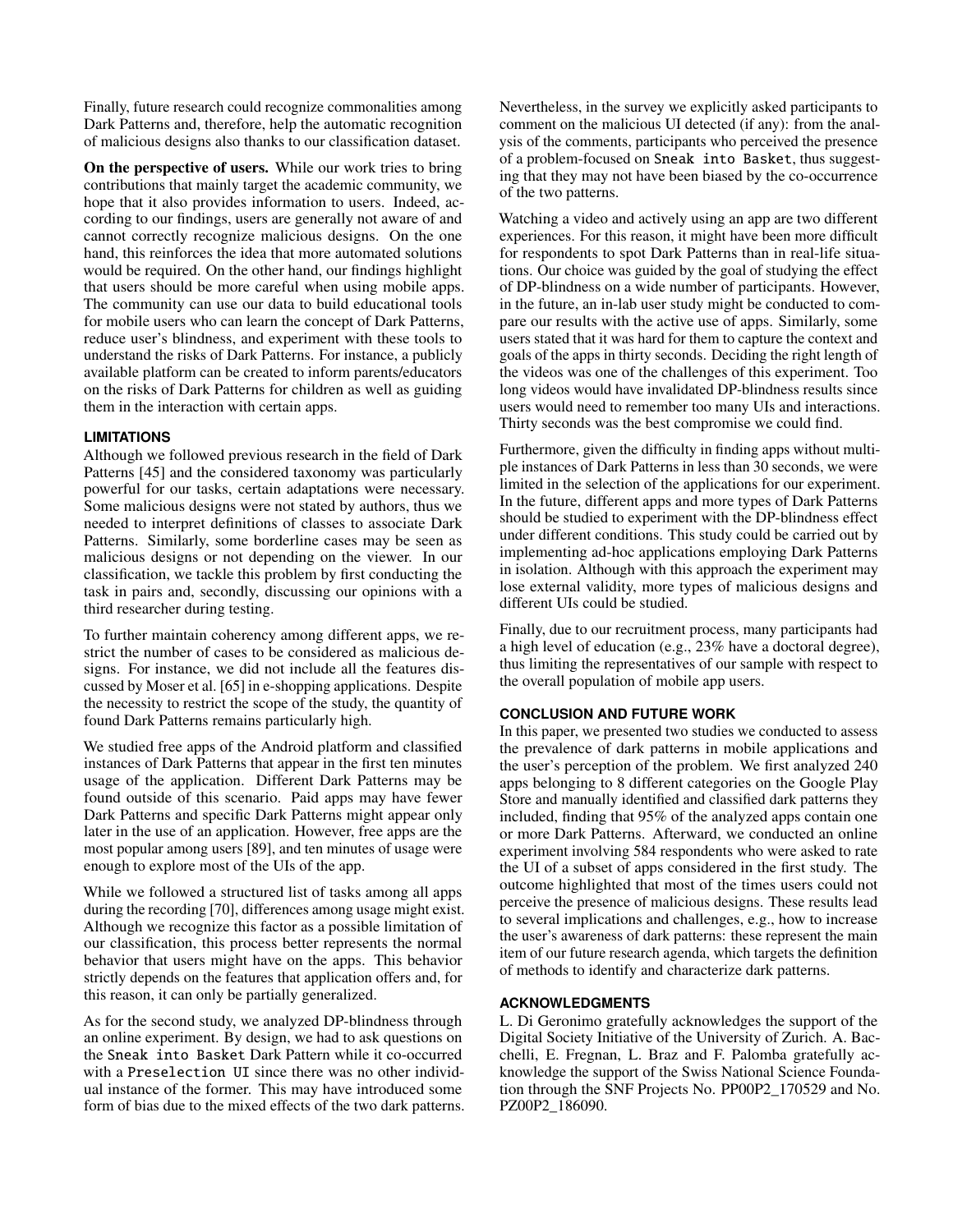### <span id="page-10-18"></span>**REFERENCES**

- [1] 2019a. Amazon. (2019). <https://www.amazon.com>
- <span id="page-10-33"></span>[2] 2019b. Amazon Photos. (2019). [https://www.amazon.com/](https://www.amazon.com/Amazon-Photos/b?ie=UTF8&node=13234696011) [Amazon-Photos/b?ie=UTF8&node=13234696011](https://www.amazon.com/Amazon-Photos/b?ie=UTF8&node=13234696011)
- <span id="page-10-24"></span>[3] 2019. ApowerREC Google Play page. (2019). [https://play.google.com/store/apps/details?id=com.](https://play.google.com/store/apps/details?id=com.apowersoft.apowerrec&hl=en) [apowersoft.apowerrec&hl=en](https://play.google.com/store/apps/details?id=com.apowersoft.apowerrec&hl=en)
- <span id="page-10-29"></span>[4] 2019. Barcode Scanner Google Play page. (2019). [https://play.google.com/store/apps/details?id=com.](https://play.google.com/store/apps/details?id=com.lego.bricksmore) [lego.bricksmore](https://play.google.com/store/apps/details?id=com.lego.bricksmore)
- <span id="page-10-25"></span>[5] 2019. Call Free - Free Call, Google Play page. (2019). [https://play.google.com/store/apps/details?id=call.](https://play.google.com/store/apps/details?id=call.free.international.phone.call) [free.international.phone.call](https://play.google.com/store/apps/details?id=call.free.international.phone.call)
- <span id="page-10-5"></span>[6] 2019. Experiment Dataset. (2019). <10.5281/zenodo.3601501>
- <span id="page-10-38"></span>[7] 2019a. Face Reading Google Play page. (2019). [https://play.google.com/store/apps/details?id=app.](https://play.google.com/store/apps/details?id=app.facereading.signs) [facereading.signs](https://play.google.com/store/apps/details?id=app.facereading.signs)
- <span id="page-10-15"></span>[8] 2019b. FaceApp Google Play page. (2019). [https://play.google.com/store/apps/details?id=io.](https://play.google.com/store/apps/details?id=io.faceapp&hl=en) [faceapp&hl=en](https://play.google.com/store/apps/details?id=io.faceapp&hl=en)
- <span id="page-10-17"></span>[9] 2019. Facebook. (2019). <https://facebook.com>
- <span id="page-10-30"></span>[10] 2019. Firefox. (2019). <https://www.mozilla.org/en-US/firefox/new/>
- <span id="page-10-23"></span>[11] 2019. Gmail. (2019). <https://gmail.com>
- <span id="page-10-4"></span>[12] 2019. Google Play Store. (2019). <https://play.google.com/store>
- <span id="page-10-32"></span>[13] 2019. Instagram. (2019). <https://www.instagram.com>
- <span id="page-10-28"></span>[14] 2019. Lego Juniors Google Play page. (2019). [https://play.google.com/store/apps/details?id=com.](https://play.google.com/store/apps/details?id=com.lego.bricksmore) [lego.bricksmore](https://play.google.com/store/apps/details?id=com.lego.bricksmore)
- <span id="page-10-20"></span>[15] 2019. Netflix. (2019). <https://netflix.com>
- <span id="page-10-22"></span>[16] 2019. One Plus 5. (2019). <https://oneplus.com/5>
- <span id="page-10-31"></span>[17] 2019. Reddit. (2019). <https://www.reddit.com/>
- <span id="page-10-35"></span>[18] 2019. Roblox Google Play page. (2019). [https://play.](https://play.google.com/store/apps/details?id=com.roblox.client) [google.com/store/apps/details?id=com.roblox.client](https://play.google.com/store/apps/details?id=com.roblox.client)
- <span id="page-10-36"></span>[19] 2019. Romwe. (2019). [https:](https://play.google.com/store/apps/details?id=com.romwe) [//play.google.com/store/apps/details?id=com.romwe](https://play.google.com/store/apps/details?id=com.romwe)
- <span id="page-10-16"></span>[20] 2019. SensorTower. (2019). <https://sensortower.com>
- <span id="page-10-27"></span>[21] 2019. Snapseed. (2019). <https://snapseed.online>
- <span id="page-10-21"></span>[22] 2019. Spotify. (2019). <https://spotify.com>
- <span id="page-10-34"></span>[23] 2019. Tag With Ryan Google Play Page. (2019). [https://www.amazon.com/Amazon-Photos/b?ie=UTF8&node=](https://www.amazon.com/Amazon-Photos/b?ie=UTF8&node=13234696011) [13234696011](https://www.amazon.com/Amazon-Photos/b?ie=UTF8&node=13234696011)
- <span id="page-10-37"></span>[24] 2019. Talkatone Google Play page. (2019). [https://play.google.com/store/apps/details?id=com.](https://play.google.com/store/apps/details?id=com.talkatone.android) [talkatone.android](https://play.google.com/store/apps/details?id=com.talkatone.android)
- <span id="page-10-19"></span>[25] 2019. Twitter. (2019). <https://twitter.com>
- <span id="page-10-26"></span>[26] 2019. Wish. (2019). <https://www.wish.com>
- <span id="page-10-12"></span>[27] Monica Anderson and Jingjing Jiang. 2018. *Teens, Social Media & Technology Overview 2018*. Technical Report. Pew Research Center, [https://www.pewinternet.](https://www.pewinternet.org/2018/05/31/teens-social-media-technology-2018//) [org/2018/05/31/teens-social-media-technology-2018//](https://www.pewinternet.org/2018/05/31/teens-social-media-technology-2018//).
- <span id="page-10-0"></span>[28] Carmelo Ardito, Paolo Buono, Danilo Caivano, Maria Francesca Costabile, and Rosa Lanzilotti. 2014. Investigating and promoting UX practice in industry: An experimental study. *International Journal of Human-Computer Studies* 72, 6 (2014), 542–551.
- <span id="page-10-6"></span>[29] Dan Ariely and Gregory S Berns. 2010. Neuromarketing: the hope and hype of neuroimaging in business. *Nature reviews neuroscience* 11, 4 (2010), 284.
- <span id="page-10-10"></span>[30] Jeffrey Bardzell and Shaowen Bardzell. 2013. What is "Critical" About Critical Design?. In *Proceedings of the Conference on Human Factors in Computing Systems*. 3297–3306.
- <span id="page-10-1"></span>[31] Javier A Bargas-Avila and Kasper Hornbæk. 2011. Old wine in new bottles or novel challenges: a critical analysis of empirical studies of user experience. In *Proceedings of the Conference on Human Factors in Computing Systems*. 2689–2698.
- <span id="page-10-11"></span>[32] Brian Bowman, Niklas Elmqvist, and TJ Jankun-Kelly. 2012. Toward visualization for games: Theory, design space, and patterns. *Transactions on Visualization and Computer Graphics* 18, 11 (2012), 1956–1968.
- <span id="page-10-2"></span>[33] Harry Brignull. 2019. *Dark Patterns*. Technical Report. Harry Brignull Dark Patterns website, <https://www.darkpatterns.org/>.
- <span id="page-10-9"></span>[34] Will Browne and Mike Swarbrick Jones. 2017. What works in e-commerce-a meta-analysis of 6700 online experiments. *Qubit Digital Ltd* 21 (2017).
- <span id="page-10-3"></span>[35] Gregory Conti and Edward Sobiesk. 2010. Malicious Interface Design: Exploiting the User. In *Proceedings of the International Conference on World Wide Web*. 271–280.
- <span id="page-10-13"></span>[36] Eveline A Crone and Elly A Konijn. 2018. Media use and brain development during adolescence. *Nature communications* 9, 1 (2018), 588.
- <span id="page-10-14"></span>[37] Nicholas S. Dalton, Emily Collins, and Paul Marshall. 2015. Display Blindness?: Looking Again at the Visibility of Situated Displays Using Eye-tracking. In *Proceedings of the Conference on Human Factors in Computing Systems*.
- <span id="page-10-7"></span>[38] Benedetto De Martino, Dharshan Kumaran, Ben Seymour, and Raymond J Dolan. 2006. Frames, biases, and rational decision-making in the human brain. *Science* 313, 5787 (2006), 684–687.
- <span id="page-10-8"></span>[39] Ward Edwards. 1954. The theory of decision making. *Psychological bulletin* 51, 4 (1954), 380.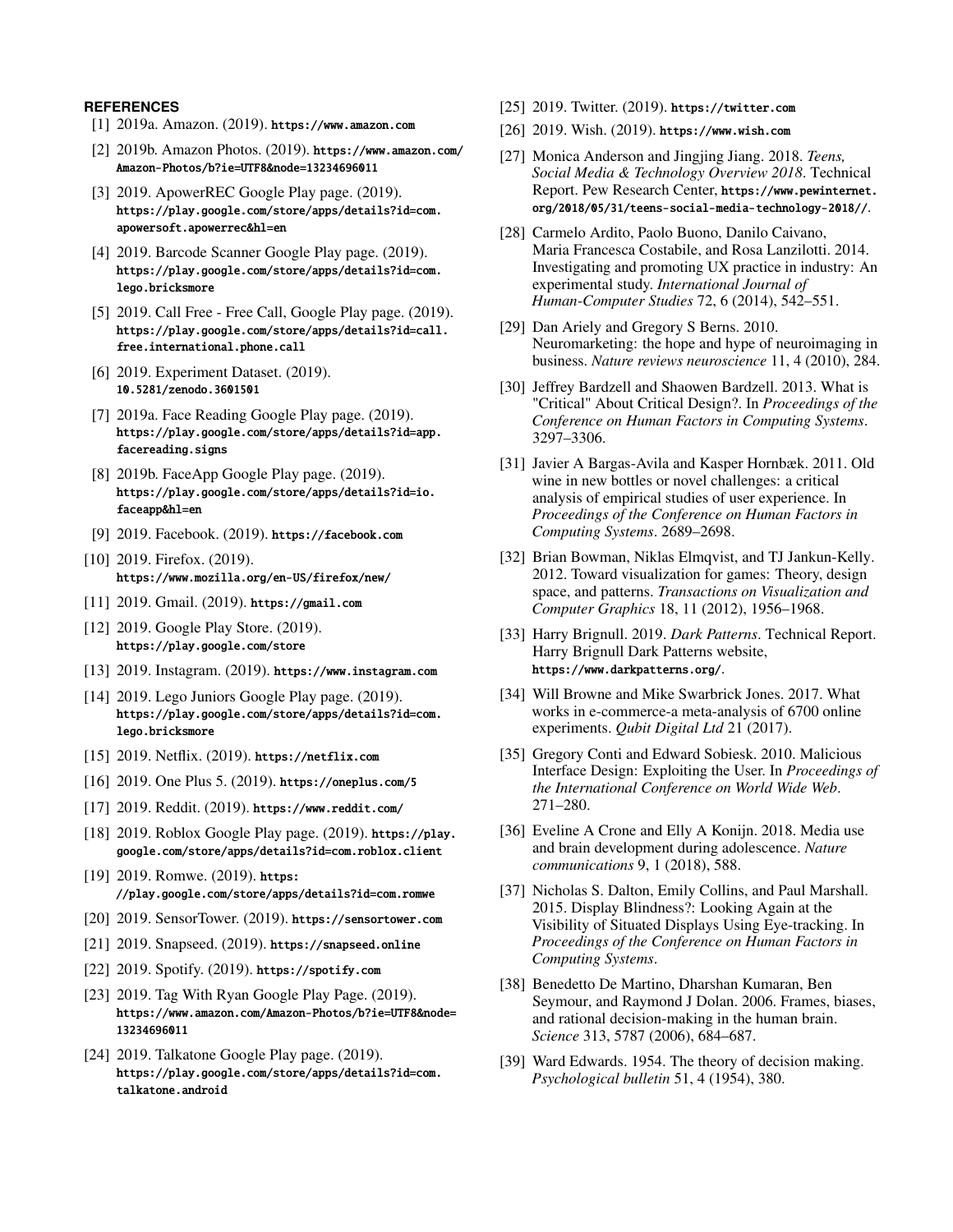- <span id="page-11-3"></span>[40] Madison Fansher, Shruthi Sai Chivukula, and Colin M Gray. 2018. # darkpatterns: UX Practitioner Conversations About Ethical Design. In *Extended Abstracts of the Conference on Human Factors in Computing Systems*. LBW082.
- <span id="page-11-23"></span>[41] Dan Fitton and Janet C Read. 2019. Creating a Framework to Support the Critical Consideration of Dark Design Aspects in Free-to-Play Apps. In *Proceedings of the International Conference on Interaction Design and Children*. 407–418.
- <span id="page-11-12"></span>[42] Batya Friedman, Peter H Kahn, and Alan Borning. 2008. Value sensitive design and information systems. *The handbook of information and computer ethics* (2008), 69–101.
- <span id="page-11-21"></span>[43] Joseph H. Goldberg and Anna M. Wichansky. 2003. Chapter 23 - Eye Tracking in Usability Evaluation: A Practitioner's Guide. In *The Mind's Eye*, J. Hyönä, R. Radach, and H. Deubel (Eds.). North-Holland, 493 – 516.
- <span id="page-11-25"></span>[44] Colin M. Gray and Elizabeth Boling. 2016. Inscribing ethics and values in designs for learning: a problematic. *Educational Technology Research and Development* (2016).
- <span id="page-11-6"></span>[45] Colin M. Gray, Yubo Kou, Bryan Battles, Joseph Hoggatt, and Austin L. Toombs. 2018. The Dark (Patterns) Side of UX Design. In *Proceedings of the Conference on Human Factors in Computing Systems*.
- <span id="page-11-14"></span>[46] Saul Greenberg, Sebastian Boring, Jo Vermeulen, and Jakub Dostal. 2014. Dark Patterns in Proxemic Interactions: A Critical Perspective. In *Proceedings of the Conference on Designing Interactive Systems*. 523–532.
- <span id="page-11-13"></span>[47] Barbara Grimpe, Mark Hartswood, and Marina Jirotka. 2014. Towards a closer dialogue between policy and practice: responsible design in HCI. In *Proceedings of the Conference on Human Factors in Computing Systems*. 2965–2974.
- <span id="page-11-20"></span>[48] Shipra Gupta. 2013. The psychological effects of perceived scarcity on consumers buying behavior. (2013).
- <span id="page-11-9"></span>[49] Rachel Harrison, Derek Flood, and David Duce. 2013. Usability of mobile applications: literature review and rationale for a new usability model. *Journal of Interaction Science* 1, 1 (2013), 1.
- <span id="page-11-17"></span>[50] David J Heeger and David Ress. 2002. What does fMRI tell us about neuronal activity? *Nature Reviews Neuroscience* 3, 2 (2002), 142.
- <span id="page-11-24"></span>[51] Yu-Chen Hsieh and Kuo-Hsiang Chen. 2011. How different information types affect viewers attention on internet advertising. *Computers in Human Behavior* 27, 2 (2011), 935 – 945.
- <span id="page-11-10"></span>[52] Ashley Karr. 2014. *Ethical Design*. Technical Report. Interactions ACM, [https:](https://interactions.acm.org/blog/view/ethical-design) [//interactions.acm.org/blog/view/ethical-design](https://interactions.acm.org/blog/view/ethical-design).
- <span id="page-11-18"></span>[53] Shinjiro Kawato and Nobuji Tetsutani. 2004. Detection and tracking of eyes for gaze-camera control. *Image and Vision Computing* 22, 12 (2004), 1031 – 1038.
- <span id="page-11-8"></span>[54] Ralph Kimball and B Verplank E Harslem. 1982. Designing the Star user interface. *Byte* 7, 1982 (1982), 242–282.
- <span id="page-11-19"></span>[55] Chris L Kleinke. 1986. Gaze and eye contact: a research review. *Psychological bulletin* 100, 1 (1986), 78.
- <span id="page-11-1"></span>[56] Mike Kuniavsky. 2010. *Smart things: ubiquitous computing user experience design*. Elsevier.
- <span id="page-11-15"></span>[57] Cherie Lacey and Catherine Caudwell. 2019. Cuteness as a Dark Pattern in Home Robots. In *Proceedings of the International Conference on Human-Robot Interaction*. 374–381.
- <span id="page-11-2"></span>[58] Marta Kristín Lárusdóttir, Åsa Cajander, and Jan Gulliksen. 2012. The big picture of UX is missing in Scrum projects. In *Proceedings of the International Workshop on the Interplay between User Experience (UX) Evaluation and System Development (I-UxSED)*. 49–54.
- <span id="page-11-11"></span>[59] Henry Latham. 2018. *Ethical design is a dangerous term*. Technical Report. Medium, UX Collective, [https://uxdesign.cc/](https://uxdesign.cc/ethical-design-is-a-dangerous-term-b314a5e385f4) [ethical-design-is-a-dangerous-term-b314a5e385f4](https://uxdesign.cc/ethical-design-is-a-dangerous-term-b314a5e385f4).
- <span id="page-11-7"></span>[60] Jamie Luguri and Lior Strahilevitz. 2019. Shining a Light on Dark Patterns. *U of Chicago, Public Law Working Paper* 719 (2019).
- <span id="page-11-22"></span>[61] Kristiyan Lukanov, Horia A. Maior, and Max L. Wilson. 2016. Using fNIRS in Usability Testing: Understanding the Effect of Web Form Layout on Mental Workload. In *Proceedings of the Conference on Human Factors in Computing Systems*. 4011–4016.
- <span id="page-11-0"></span>[62] Petri Mannonen, Maiju Aikala, Hanna Koskinen, and Paula Savioja. 2014. Uncovering the user experience with critical experience interviews. In *Proceedings of the Australian Computer-Human Interaction Conference on Designing Futures: the Future of Design*. 452–455.
- <span id="page-11-5"></span>[63] Arunesh Mathur, Gunes Acar, Michael Friedman, Elena Lucherini, Jonathan Mayer, Marshini Chetty, and Arvind Narayanan. 2019. Dark Patterns at Scale: Findings from a Crawl of 11K Shopping Websites. *arXiv preprint arXiv:1907.07032* (2019).
- <span id="page-11-26"></span>[64] Timothy P McNamara. 2005. *Semantic priming: Perspectives from memory and word recognition*. Psychology Press.
- <span id="page-11-4"></span>[65] Carol Moser, Sarita Y. Schoenebeck, and Paul Resnick. 2019. Impulse Buying: Design Practices and Consumer Needs. In *Proceedings of the Conference on Human Factors in Computing Systems*. 242:1–242:15.
- <span id="page-11-16"></span>[66] Emily R. Murphy, Judy Illes, and Peter B. Reiner. 2008. Neuroethics of neuromarketing. *Journal of Consumer Behaviour* 7, 4?5 (2008), 293–302.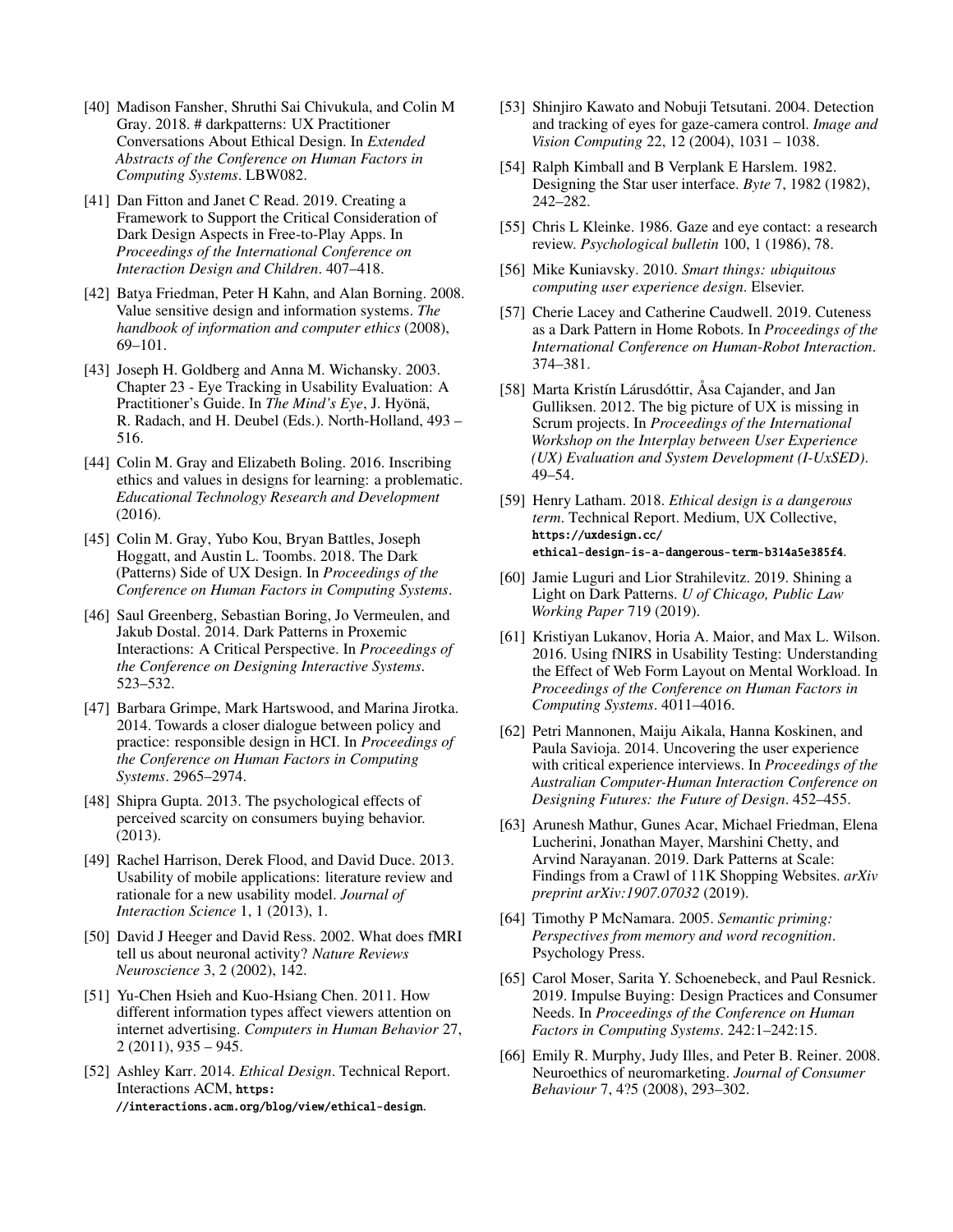- <span id="page-12-8"></span>[67] M. Nebeling, M. Speicher, and M. Norrie. 2013. W3Touch: Metrics-based Web Page Adaptation for Touch. In *Proceedings of the Conference on Human Factors in Computing Systems*.
- <span id="page-12-2"></span>[68] Robert Nickerson, Mark Austreich, and Jamie Eng. 2014. Mobile technology and smartphone apps: A Diffusion of innovations analysis. (2014).
- <span id="page-12-7"></span>[69] Jakob Nielsen. 1994a. Enhancing the Explanatory Power of Usability Heuristics. In *Proceedings of the Conference on Human Factors in Computing Systems*. 152–158.
- <span id="page-12-3"></span>[70] Jakob Nielsen. 1994b. Usability Inspection Methods. In *Proceedings of the Conference Companion on Human Factors in Computing Systems*. 413–414.
- <span id="page-12-4"></span>[71] Jakob Nielsen. 1999. *Designing Web Usability: The Practice of Simplicity*. New Riders Publishing.
- <span id="page-12-5"></span>[72] Jakob Nielsen and Rolf Molich. 1990. Heuristic Evaluation of User Interfaces. In *Proceedings of the Conference on Human Factors in Computing Systems*. 249–256.
- <span id="page-12-10"></span>[73] C. Nodder. 2013. *Evil by design: Interaction design to lead us into temptation*. John Wiley & Sons.
- <span id="page-12-11"></span>[74] Harri Oinas-Kukkonen and Marja Harjumaa. 2009. Persuasive systems design: Key issues, process model, and system features. *Communications of the Association for Information Systems* 24, 1 (2009), 28.
- <span id="page-12-21"></span>[75] Gwenn Schurgin O'Keeffe, Kathleen Clarke-Pearson, and others. 2011. The impact of social media on children, adolescents, and families. *Pediatrics* 127, 4 (2011), 800–804.
- <span id="page-12-22"></span>[76] Justin W. Owens, Barbara S. Chaparro, and Evan M. Palmer. 2011. Text Advertising Blindness: The New Banner Blindness? *J. Usability Studies* 6, 3 (2011), 12:172–12:197.
- <span id="page-12-23"></span>[77] Justin W. Owens, Evan M. Palmer, and Barbara S. Chaparro. 2014. The Pervasiveness of Text Advertising Blindness. *J. Usability Studies* 9, 2 (2014), 51–69.
- <span id="page-12-9"></span>[78] Jay Patel, Gil Gershoni, Sanjay Krishnan, Matti Nelimarkka, Brandie Nonnecke, and Ken Goldberg. 2015. A Case Study in Mobile-Optimized vs. Responsive Web Application Design. In *Proceedings of the 17th International Conference on Human-Computer Interaction with Mobile Devices and Services Adjunct*. 576–581.
- <span id="page-12-13"></span>[79] Christopher A Paul. 2016. Values at play in digital games. *New Media & Society* (2016).
- <span id="page-12-26"></span>[80] Sarah Perez. 2017. *Google Play now considers user engagement, not just downloads, in ranking games*. Technical Report. Techcrunch, [https://techcrunch.com/](https://techcrunch.com/2017/02/28/google-play-now-considers-) [2017/02/28/google-play-now-considers](https://techcrunch.com/2017/02/28/google-play-now-considers-)<user-engagement-not-just-downloads-in-ranking-games/>.
- <span id="page-12-6"></span>[81] Jenny Preece, Yvonne Rogers, Helen Sharp, David Benyon, Simon Holland, and Tom Carey. 1994. *Human-Computer Interaction*. Addison-Wesley Longman Ltd.
- <span id="page-12-0"></span>[82] S Rajeshkumar, Ridha Omar, and Murni Mahmud. 2013. Taxonomies of user experience (UX) evaluation methods. In *Proceedings of the International Conference on Research and Innovation in Information Systems*. 533–538.
- <span id="page-12-12"></span>[83] J. Redström. 2006. Persuasive Design: Fringes and Foundations. In *Persuasive Technology*.
- <span id="page-12-14"></span>[84] Phoebe Sengers, Kirsten Boehner, Shay David, and Joseph 'Jofish' Kaye. 2005. Reflective Design. In *CC*.
- <span id="page-12-15"></span>[85] K. Shilton, J. A. Koepfler, and K. R. Fleischmann. 2014. How to See Values in Social Computing: Methods for Studying Values Dimensions. In *Proceedings of the Conference on Computer-Supported Cooperative Work and Social Computing*.
- <span id="page-12-16"></span>[86] Steven J. Stanton, Walter Sinnott-Armstrong, and Scott A. Huettel. 2017. Neuromarketing: Ethical Implications of its Use and Potential Misuse. *Journal of Business Ethics* 144, 4 (2017), 799–811.
- <span id="page-12-24"></span>[87] Statcounter. 2019. *Mobile Operating System Market Share Worldwide*. Technical Report. Statcounter, [https://gs.statcounter.com/os-market-share/mobile/](https://gs.statcounter.com/os-market-share/mobile/worldwide) [worldwide](https://gs.statcounter.com/os-market-share/mobile/worldwide).
- <span id="page-12-27"></span>[88] Statista. 2018. *Market reach of the most popular Android app categories*. Technical Report. Statista, [https://www.statista.com/statistics/200855/](https://www.statista.com/statistics/200855/favourite-smartphone-app-categories-by-share) [favourite-smartphone-app-categories-by-share](https://www.statista.com/statistics/200855/favourite-smartphone-app-categories-by-share) <-of-smartphone-users/>.
- <span id="page-12-25"></span>[89] Space Technologies. 2017. *How Do Free Apps Make Money?* Technical Report. Space Technologies, [https://www.spaceotechnologies.com/](https://www.spaceotechnologies.com/how-do-free-apps-make-money/) [how-do-free-apps-make-money/](https://www.spaceotechnologies.com/how-do-free-apps-make-money/).
- <span id="page-12-19"></span>[90] Sabrina M Tom, Craig R Fox, Christopher Trepel, and Russell A Poldrack. 2007. The neural basis of loss aversion in decision-making under risk. *Science* 315, 5811 (2007), 515–518.
- <span id="page-12-20"></span>[91] Janet Patton Tracy and Michael J Albers. 2006. Measuring cognitive load to test the usability of web sites. In *Annual Conference-society for technical communication*, Vol. 53. 256.
- <span id="page-12-1"></span>[92] Nynke Tromp, Paul Hekkert, and Peter-Paul Verbeek. 2011. Design for socially responsible behavior: a classification of influence based on intended user experience. *Design issues* 27, 3 (2011), 3–19.
- <span id="page-12-17"></span>[93] Yesim Isil Ulman, Tuna Cakar, and Gokcen Yildiz. 2015. Ethical Issues in Neuromarketing: "I Consume, Therefore I am!". *Science and Engineering Ethics* 21, 5 (2015), 1271–1284.
- <span id="page-12-18"></span>[94] F. Ungureanu, R. G. Lupu, A. Cadar, and A. Prodan. 2017. Neuromarketing and visual attention study using eye tracking techniques. In *2017 21st International Conference on System Theory, Control and Computing*. 553–557.